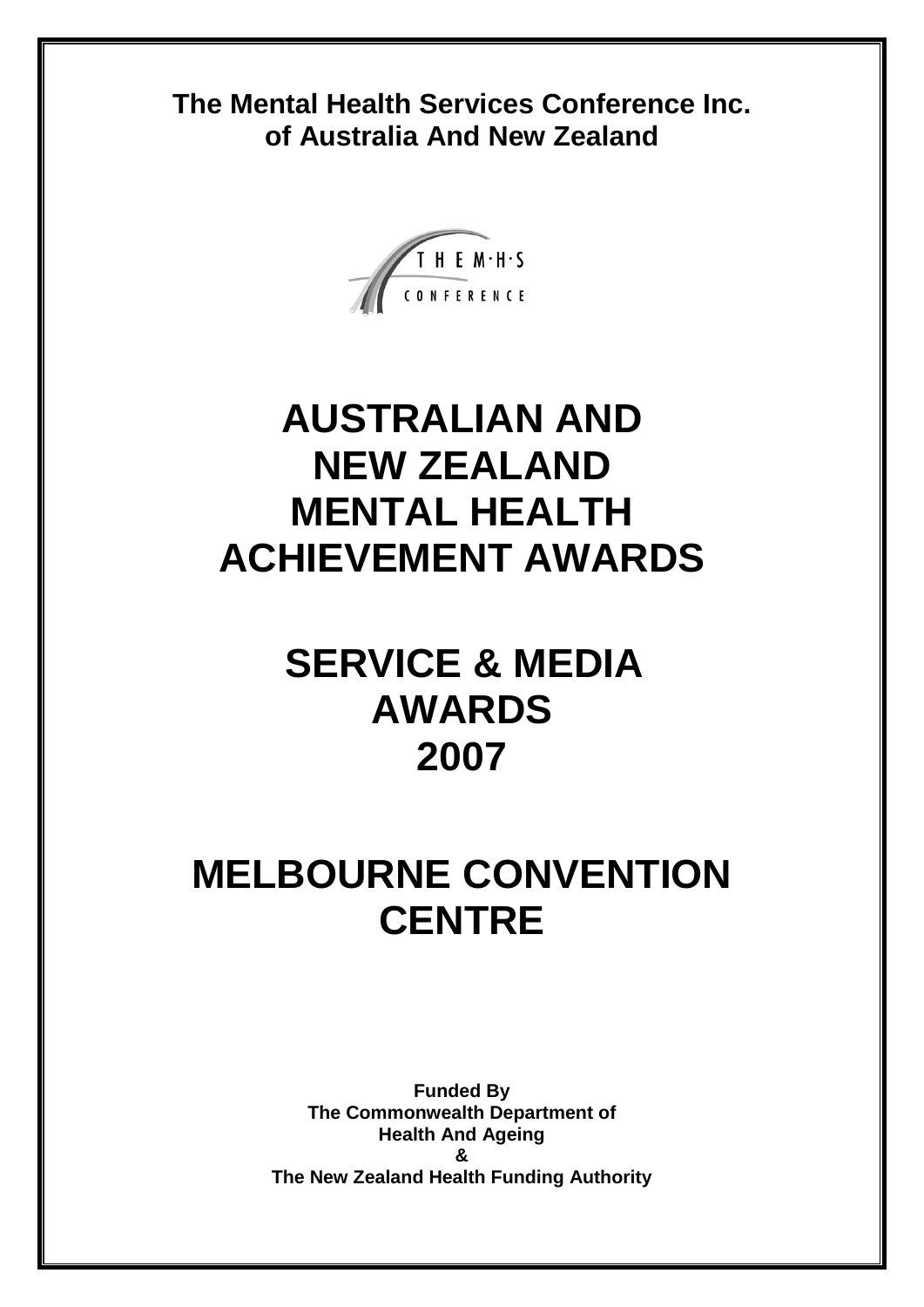#### **AUSTRALIAN AND NEW ZEALAND MENTAL HEALTH SERVICE AWARDS**

#### **Presented By: Senator The Hon Brett Mason, Parliamentary Secretary to the Minister for Health and Ageing**

#### **CONTENTS**

**Page No.** 

| <b>Background</b>    |                                                                                                                                    | 4              |
|----------------------|------------------------------------------------------------------------------------------------------------------------------------|----------------|
| <b>CATEGORY 1</b>    | NON GOVERNMENT ORGANISATION (NGO) PROVIDED<br><b>SERVICES</b>                                                                      |                |
| Gold Award:          | <b>Community Living Services, Auckland NZ</b>                                                                                      | 5              |
| <b>Silver Award:</b> | <b>WALSH Trust, Auckland NZ</b>                                                                                                    | 6              |
| <b>CATEGORY 2</b>    | <b>CONSUMER PROVIDED SERVICES</b>                                                                                                  |                |
| <b>Gold Award:</b>   | <b>Temp Solutions,</b><br><b>Kites Trust, Wellington NZ</b>                                                                        | $\overline{7}$ |
| <b>Silver Award:</b> | <b>Consumer Companion Project</b><br><b>Bayside Initiatives Group Inc. and</b><br>Southside District Health Service - Bayside, QLD | 8              |
| <b>CATEGORY 3</b>    | <b>FAMILY/CARER PROVIDED SERVICE</b><br>No Award in this category                                                                  |                |
| <b>CATEGORY 4</b>    | <b>REGIONAL/RURAL/REMOTE PROGRAMS</b>                                                                                              |                |
| <b>Gold Award:</b>   | <b>Australian Integrated Mental Health Initiative</b><br><b>Northern Territory</b>                                                 | 9              |
| <b>Silver Award:</b> | <b>Collaborative Family Practice Project</b><br>Bendigo, VIC                                                                       | 10             |
| <b>CATEGORY 5</b>    | <b>INFANT, CHILD AND ADOLESCENT SERVICES</b><br><b>OR PROGRAMS</b>                                                                 |                |
| <b>Gold Award:</b>   | YouthMood Project (MoodGYM in Schools)<br>Centre for Mental Health Research (ANU) ACT                                              | 11             |
| <b>Silver Award:</b> | The Consumer Consultant Role in Mater CYMHS<br>South Brisbane, QLD                                                                 | 12             |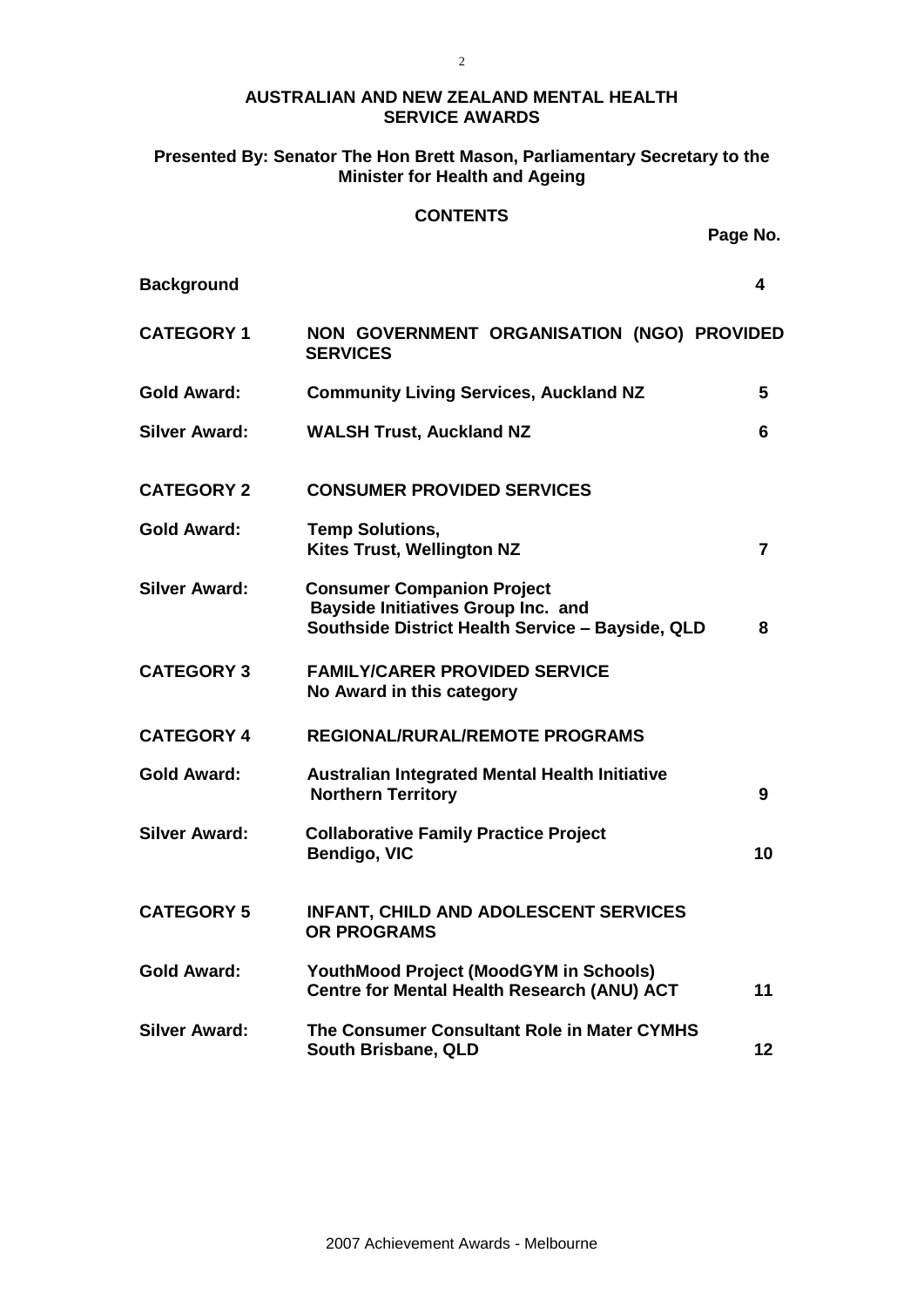| <b>CATEGORY 6</b>           | <b>MENTAL HEALTH PROMOTION OR MENTAL</b><br>ILLNESS PREVENTION PROGRAM OR PROJECT                                                          |    |
|-----------------------------|--------------------------------------------------------------------------------------------------------------------------------------------|----|
| <b>Gold Award:</b>          | <b>Mental Health First Aid (MHFA) Training and Research</b><br>Program, ORYGEN, University of Melbourne                                    | 13 |
| <b>Silver Award:</b>        | <b>Mental Illness Education ACT</b>                                                                                                        | 14 |
| <b>CATEGORY 7</b>           | <b>SPECIALIST SERVICE OR PART OF A LARGER SERVICE</b>                                                                                      |    |
| <b>Gold Award:</b>          | <b>Mind your Head</b><br>The New Zealand Early Intervention in Psychosis Society<br><b>Incorporated Auckland, NZ</b>                       | 15 |
| <b>Silver Award:</b>        | <b>McPherson Community, a Dual Disabiltiy Adult</b><br><b>Residential Service</b><br><b>Richmond Fellowship Victoria</b>                   | 16 |
| <b>SPECIAL JUDGES AWARD</b> |                                                                                                                                            |    |
|                             | <b>Collaborative Recovery Model and Training Program</b><br>Illawarra Institute for Mental Health,<br><b>University of Wollongong, NSW</b> | 17 |
|                             | <b>AWARD FOR EXCEPTIONAL CONTRIBUTION TO MENTAL HEALTH SERVICE</b><br>IN AUSTRALIA OR NEW ZEALAND                                          |    |
| Winners:                    | <b>Sandy Jeffs</b><br>Melbourne, VIC<br>And                                                                                                | 18 |
|                             | <b>Sharon Lawn</b><br><b>South Australia</b>                                                                                               | 19 |
|                             | <b>AUSTRALIAN AND NEW ZEALAND MENTAL HEALTH</b>                                                                                            |    |
| <b>Background</b>           | <b>MEDIA AWARDS</b>                                                                                                                        | 20 |
| <b>CATEGORY</b>             | <b>BROADCAST MEDIA</b>                                                                                                                     |    |
| <b>Gold Award:</b>          | Sally Sara, Pip Courtney, Russell Maggs<br><b>Black Dog</b>                                                                                |    |
|                             | Landline ABC - TV, Brisbane QLD                                                                                                            | 21 |
| <b>CATEGORY</b>             | <b>PRINT MEDIA</b>                                                                                                                         |    |
| <b>Gold Award:</b>          | Deborah Gough                                                                                                                              |    |
|                             | Every Fortnight: a life lost, just begun<br>The Sunday Age, Melbourne, VIC                                                                 | 22 |
| <b>CATEGORY</b>             | <b>COMMUNITY/REGIONAL PRINT</b>                                                                                                            |    |
| <b>Gold Award:</b>          | <b>Raquel De Brito</b>                                                                                                                     |    |
|                             | <b>Mental Illness Stigma</b><br><b>Examiner Newspaper, WA</b>                                                                              | 23 |
|                             |                                                                                                                                            |    |
|                             | <b>Assessment Committee Members (Service and Media Awards)</b>                                                                             | 24 |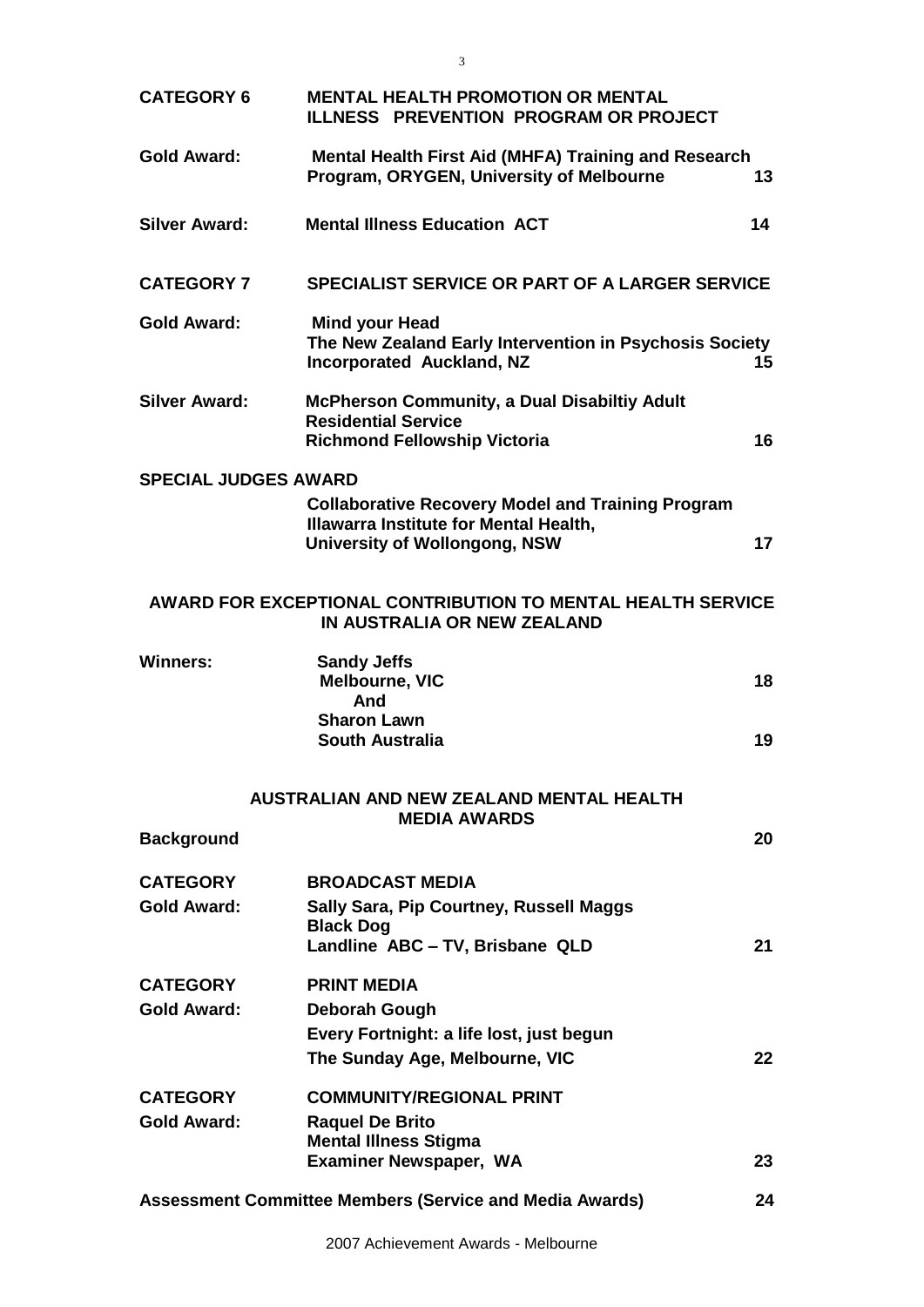### **BACKGROUND**

The Mental Health Service Award program began in 1992. It is designed to reward and publicise services that have shown innovation and excellence. The program is not an exhaustive or fully objective measure of the best services in Australia or New Zealand, as it depends on services deciding to apply and the information they supply. We do not have the resources for systematically reviewing all services. Apart from the written material supplied, we do contact people who are likely to know if a service is genuine. Six panels, drawn from different disciplines including consumer and carer organisations assessed the applications. The panels are geographically spread around Australia and New Zealand. The Awards Committee may also score the entries, when necessary, e.g. if there is a conflict of interest.

#### **A. SERVICE AND PROGRAM AWARDS**

The applications were rated on the following criteria:

- 1. Evidence that the program has made a significant contribution to the field of mental health on a local, state or national level.
- 2. Evidence that the program is doing something innovative or is maintaining high standards of service.
- 3. Evidence that the program has encouraged and supported the participation of consumers, family members and/or carers in the planning, implementation and evaluation of mental health service delivery. In category 1 it must be demonstrated that consumers are the major stakeholders and in category 2 that carers/families are the major stakeholders in the development and ongoing decision making of the program
- 4. Verification of the program's effectiveness (quality assurance measures, utilisation review, outcome evaluations etc). Programs can sound good, but we want to know that they achieve a high quality. Provide clear qualitative and quantitative evidence. How can you demonstrate that a high quality has been achieved?
- 5. Award potential or feeling factor, as certain things come across in submissions that are hard to quantify within the above criteria.

In 2007 there were 46 applications received for the following categories:

- **1. Non Government Organisation (NGO) Provided Services**
- **2. Consumer Provided Services**
- **3. Family/Carer Provided Services**
- **4. Regional/Rural/Remote Programs**
- **5. Infant, Child And Adolescent Services or Programs**
- 6. **Mental Health Promotion or Mental Illness Prevention Program or Project.**
- 7. **Specialist Service or Part Of A Larger Service**

#### **B. EXCEPTIONAL CONTRIBUTION TO MENTAL HEALTH SERVICES IN AUSTRALIA OR NEW ZEALAND**

The money awarded and expenses were generously granted by the Australian and New Zealand Governments in recognition of the importance they give to the development of best practice services throughout the two countries. This award program contributes to publicising the good work being done in an environment where only bad news seems to appear in the media. The following pages give you the contact details for the services and a short summary of their activities. You are encouraged to contact them and to visit their services.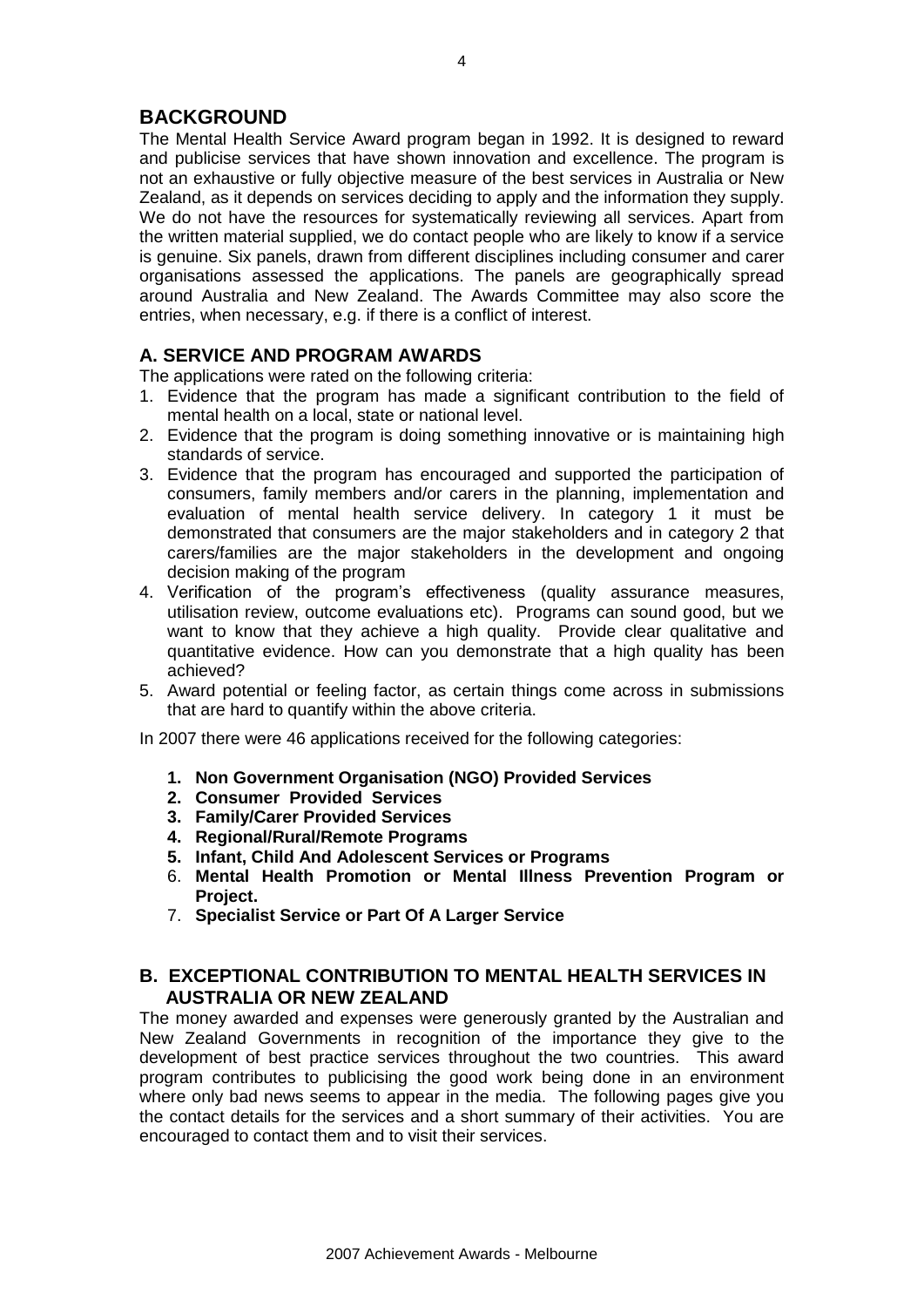## **CATEGORY 1 NON GOVERNMENT ORGANISATION (NGO) PROVIDED SERVICES**

| <b>GOLD AWARD:</b>       | <b>WINNER</b><br>\$2,000                                                                                                                                                                                                                                                                                                                                                                                                 |
|--------------------------|--------------------------------------------------------------------------------------------------------------------------------------------------------------------------------------------------------------------------------------------------------------------------------------------------------------------------------------------------------------------------------------------------------------------------|
| <b>APPLYING PROGRAM:</b> | <b>Community Living Services</b>                                                                                                                                                                                                                                                                                                                                                                                         |
| <b>ORGANISATION:</b>     | • Counties Manukau District Health Board:<br><b>Provider Arm Mental Health Services;</b><br>• Counties Manukau District Health Board:<br>Mental Health Funding & Planning and<br><b>Service Development;</b><br>• Mahitahi Trust<br>• Penina Health Trust<br>• Affinity Services Limited<br>• Pathways Trust<br>• Challenge Trust<br>• Framework Trust<br>• Pathways Trust Intensive Community Living<br><b>Services</b> |
| <b>ADDRESS:</b>          | c/- Counties-Manukau District Health Board,<br>Manukau City, Private Bag 94052,<br>South Auckland Mail Centre 1730,<br><b>Auckland, New Zealand</b>                                                                                                                                                                                                                                                                      |
| <b>CONTACT PERSON:</b>   | <b>Sue Hallwright</b><br>Tel: 64-9-262 9516 Fax: 64-9-262 9501<br>Email: SHallwright@CMDHB.ORG.NZ                                                                                                                                                                                                                                                                                                                        |

#### **BACKGROUND DESCRIPTION OF ORGANISATION:**

Counties Manukau District Health Board is responsible for the funding and provision of health services for a population of approximately 440,600 people. It is the fastest growing area in New Zealand and is noted for its high numbers of Maori and Pacific peoples and their relative youthfulness. By the end of 2006, the six Community Living Service (CLS) providers together employed a total of 28 FTEs and offered support services to approximately 257 consumers who had a history of high usage of mental health services. The total amount of funding targeted for Community Living Services is \$3.5M and represents 7 % of the available budget for CMDHB community mental health services for adults. A unique feature of the service is that each provider has a flexifund which is used to pay for additional supports for a consumer to achieve a full life in the community, based on their particular needs.

#### **BRIEF DESCRIPTION OF SERVICE:**

The Community Living Service (CLS) was developed in Counties Manukau in 2004 in response to a shortage of individualised community living options and supports for service users. This shortage had resulted in people remaining for a longer time than necessary in inpatient services and residential rehabilitation, and contributed to a high level of inpatient occupancy, extended admissions and ongoing pressure on acute inpatient and crisis respite services. To address these issues, Counties Manukau District Health Board's (CMDHB's) Mental Health Development Team established community services designed specifically to assist services users previously in inpatient services and residential rehabilitation to obtain suitable housing and to live full lives in the community. This application is a summary of the results of a comprehensive evaluation undertaken by CMDHB over 2006 using both quantitative and qualitative methods. The findings show that CLS is an effective and cost efficient programme resulting in positive outcomes for consumers.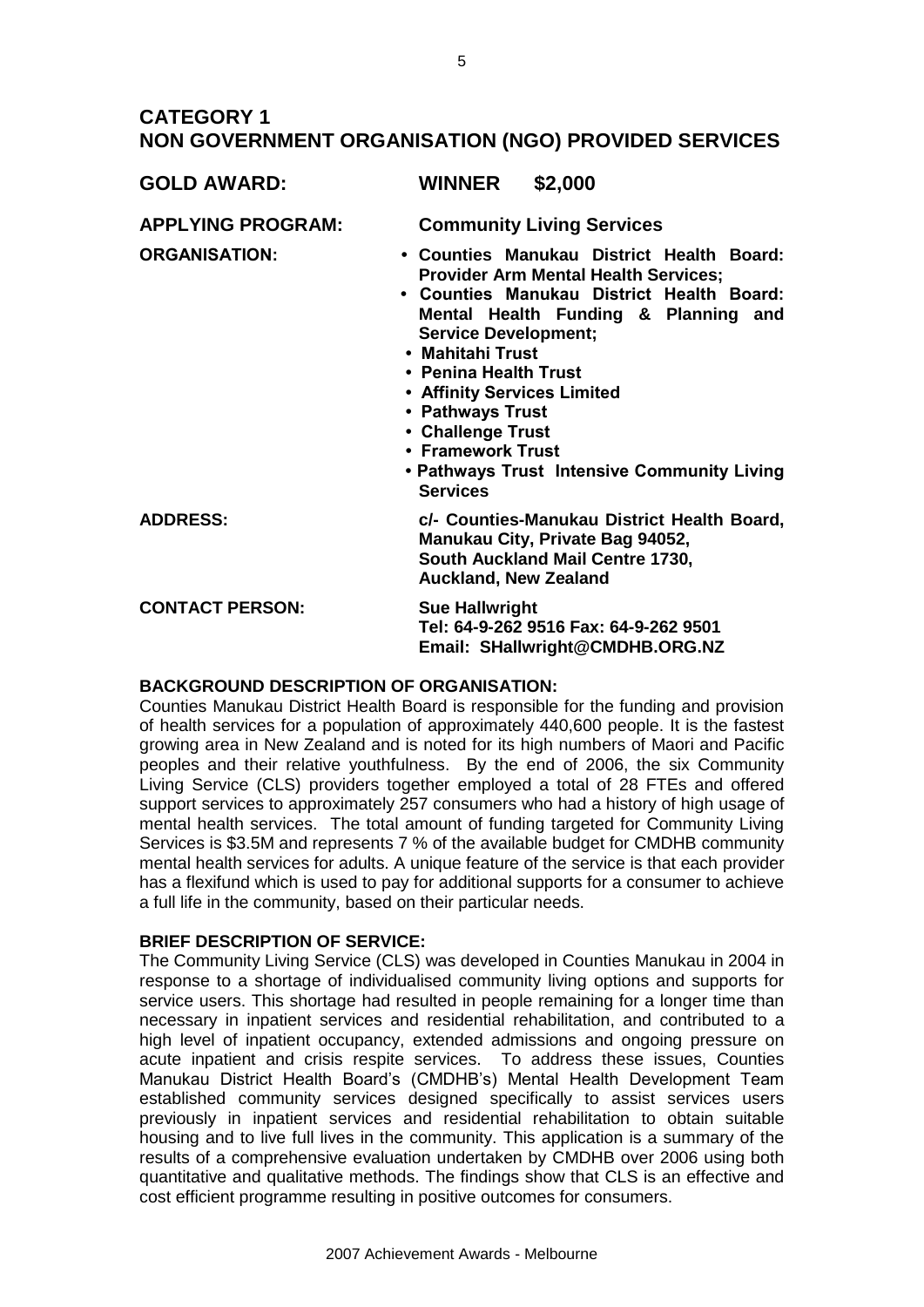## **CATEGORY 1 NON GOVERNMENT ORGANISATION (NGO) PROVIDED SERVICES**

| <b>SILVER AWARD:</b>                          | <b>FINALIST \$1,000</b>                                                                                        |
|-----------------------------------------------|----------------------------------------------------------------------------------------------------------------|
| <b>APPLYING SERVICE:</b><br>and ORGANISATION: | <b>WALSH Trust</b>                                                                                             |
| <b>ADDRESS:</b>                               | PO Box 21-865, Waitakere City,<br><b>Auckland 0650, New Zealand</b>                                            |
| <b>CONTACT PERSON:</b>                        | <b>Rob Warriner</b><br>Tel: +64 9 837 5240/021-809-077<br>Fax: +64 9 836 6341<br>Email: rwarriner@walsh.org.nz |

#### **BACKGROUND DESCRIPTION OF ORGANISATION**

WALSH Trust has been a leader in the provision of community-based mental health support services in West Auckland since 1988. It is a uniquely home-grown service proud of it's community-based origins. The mission statement focuses upon three core elements, underpinning services offered: 1) **choice** – support to access a range of options that best meet a person's unique and individual needs; 2) **recovery** – support that enables people to enjoy 'mental health', in spite of a 'mental illness'; 3) **community** – services that are provided in people's communities – not ours. In 2006 WALSH Trust employed 80 staff, holds a budget of \$4.5m and offers a range of services to around 350 people including: Mobile community support: Housing: Personal/vocational development; Training (NZQA unit standards); Supported Employment. WALSH Trust are also active participants in regional and national initiatives to continue the development of quality, recovery focussed, communitybased mental health services**.**

#### **BRIEF DESCRIPTION OF THE SERVICE**

Established in 1988, by 2003 WALSH Trust had grown to become a key provider of mental health support services in West Auckland. However the development of the organisation had struggled to keep pace with the demands of contractual compliance, workforce development, and organisational sustainability. Further, the process of transition from founding, charismatic leadership to successors remained incomplete. In response the Board embarked upon a pathway to restore WALSH Trust to a position of health, where a culture of hope, optimism, and indeed recovery pervaded, where the organisation could once again confidently aspire to its full potential. In 2006, WALSH Trust has more than doubled its contract revenue of 2002. Service provision has expanded, service quality has lifted with the introduction of staff development programmes (more clearly linked to remuneration), and the introduction and use of IT now enables greater ability to monitor and plan service delivery.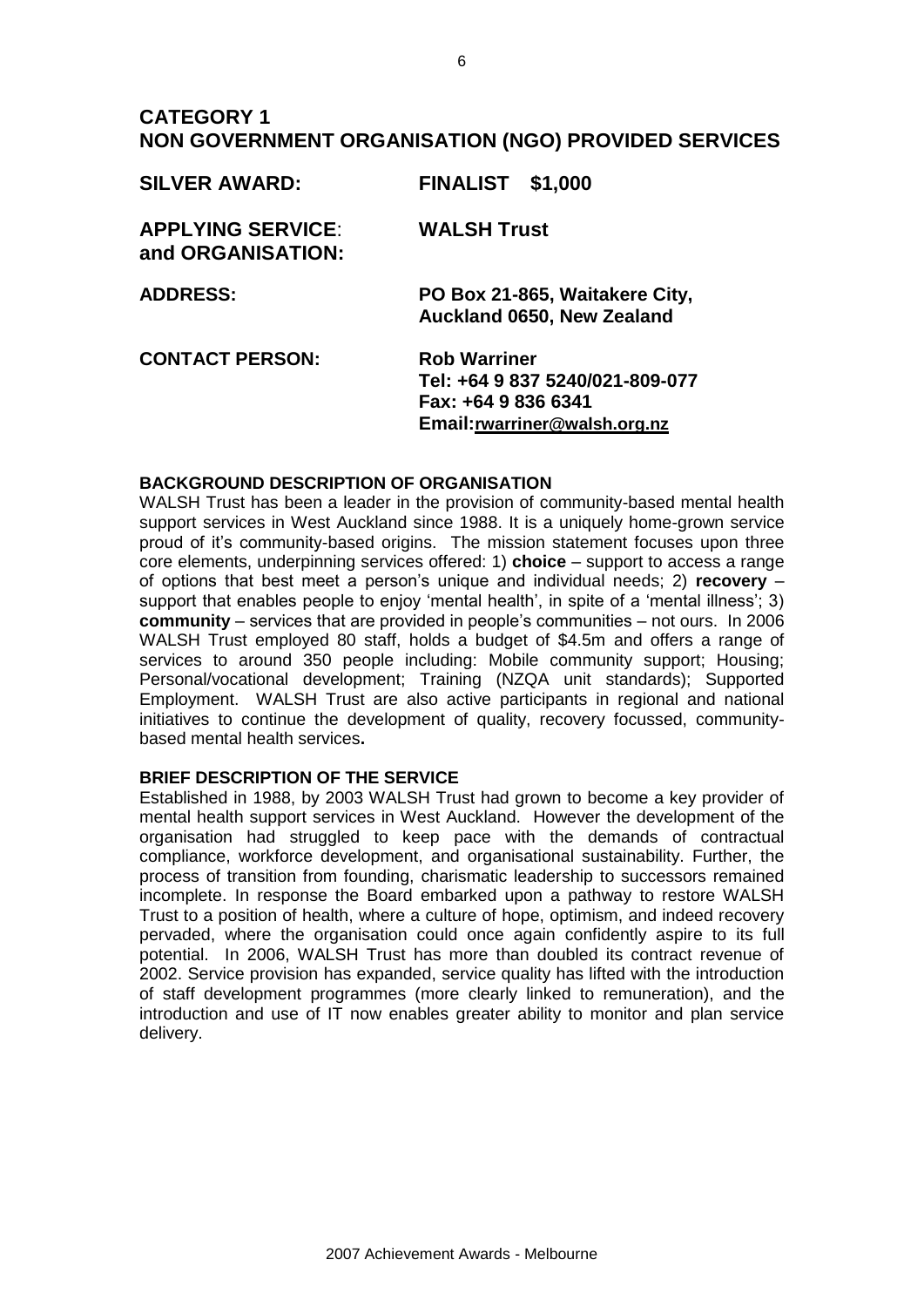## **CATEGORY 2 CONSUMER PROVIDED SERVICES**

| <b>GOLD AWARD:</b>       | \$2,000<br><b>WINNER</b>                                                                            |
|--------------------------|-----------------------------------------------------------------------------------------------------|
| <b>APPLYING PROGRAM:</b> | <b>Temp Solutions</b>                                                                               |
| <b>ORGANISATION:</b>     | <b>Kites Trust</b>                                                                                  |
| <b>ADDRESS:</b>          | <b>PO Box 9392</b><br><b>Marion Square</b><br><b>Wellington 6041 NZ</b>                             |
| <b>CONTACT PERSON:</b>   | <b>Leo McIntyre</b><br>Tel: +64 4 384-3303 Fax: +64 4 384-3308<br>Email: tempsolutions@kites.org.nz |

#### **BACKGROUND DESCRIPTION OF ORGANISATION**

Temp Solutions has an annual budget for the 2006-2007 year of NZD \$175,000, which is projected to increase to NZD \$298,000 by July 2009. In the 2006-2007 year we received funding from Ministry of Social Development (MSD) (\$80,000) and J.R.McKenzieTrust (\$10,000). Our funding package from MSD decreases by one third each year, the shortfall to be made up by earnings from job placements. TS has two permanent employees, a manager (1.0 FTE) and an office assistant (0.8 FTE), and a total of 124 workers in our database with 82 (66%) currently available for work. In 2006 TS employed 39 people (31% of the total workforce) in 100 placements, an increase of 417% over the 2005 year. Overall since 2003 at least 24 TS workers have gone on to gain further employment externally. Our goal is to achieve financial independence by 2009. Payroll and accounting are currently provided by Kites trust.

#### **BRIEF DESCRIPTION OF SERVICE**

Temp Solutions (TS) is a consumer run temping agency, initiated by Kites Trust, which places people with experience of mental illness in short-term and casual employment in Wellington, New Zealand. Our business is ensuring that people who experience mental illness are able to access work opportunities, to develop their existing work skills and experience, and make meaningful contributions to consumer workforce development and the ongoing development and provision of mental health services. Most of our work opportunities are within the mental health and community sector, with service user participation in mental health service employment interviews, and provision of secretarial and support services to planning and community consultation processes being the main sources. We have also employed people to work as researchers, writers, editors, clerical staff, and service review contractors. TS has two permanent employees (1.8 FTE's), and in 2006 employed 39 people (31% of the total workforce) in 100 placements.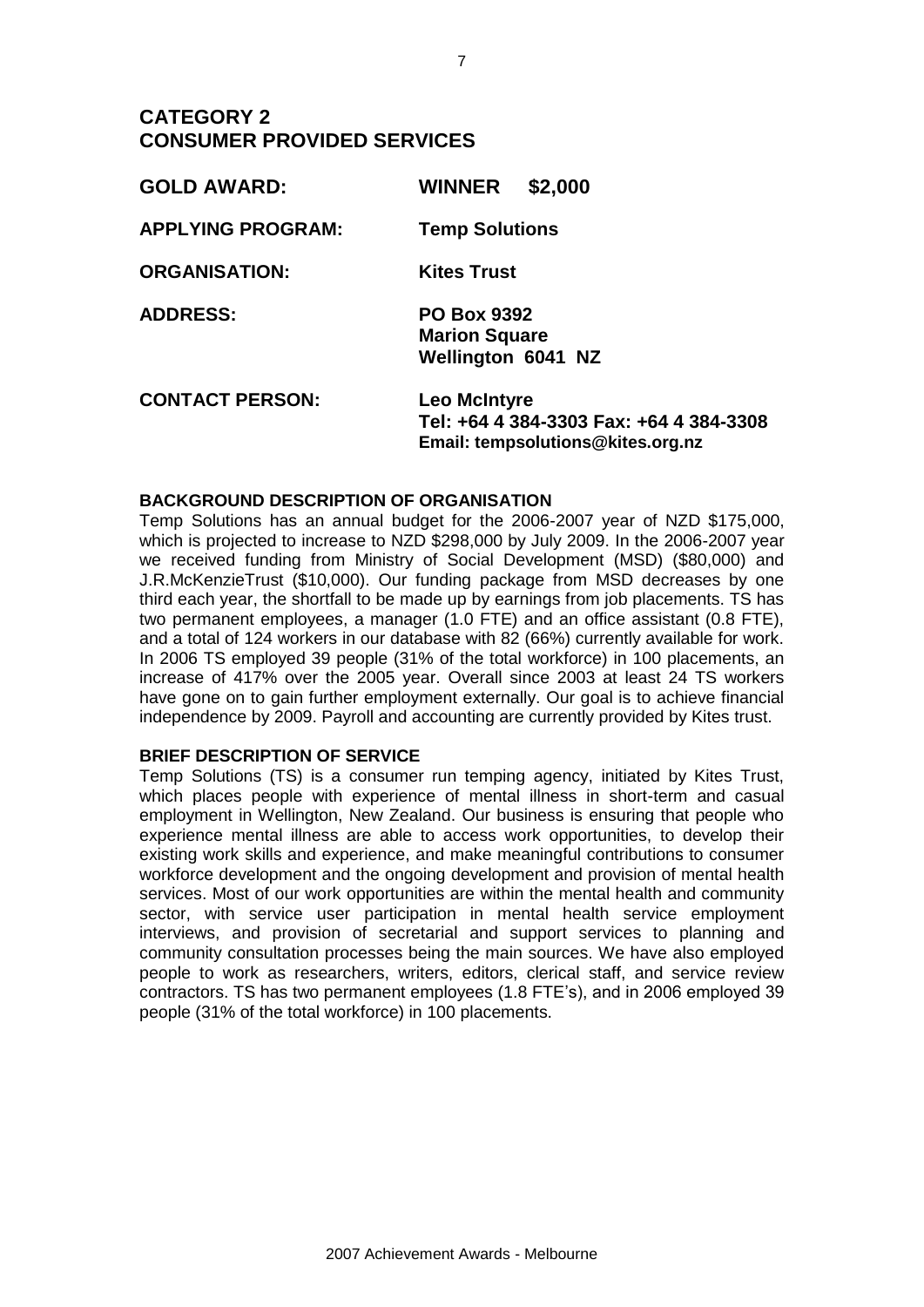# **CATEGORY 2 CONSUMER PROVIDED SERVICES**

| <b>SILVER AWARD:</b>     | <b>FINALIST</b><br>\$1,000                                                                         |
|--------------------------|----------------------------------------------------------------------------------------------------|
| <b>APPLYING PROGRAM:</b> | <b>Consumer Companion Project</b>                                                                  |
| <b>ORGANISATION:</b>     | <b>Bayside Initiatives Group Inc. and</b><br>Southside District Health Service -<br><b>Bayside</b> |
| <b>ADDRESS:</b>          | P. O. Box 585,<br>Cleveland, QLD 4163                                                              |
| <b>CONTACT PERSON:</b>   | <b>Deen Minter</b>                                                                                 |

**[Tel: 07 3828 6750 Fax: 07 3822 1422](mailto:Tel:%20%2007%203828%206750%20%20%20Fax:%20%2007%203822%201422%20%20%20%20%20%20%20Email:%20%20deen2@optusnet.com.au)  [Email: deen2@optusnet.com.au](mailto:Tel:%20%2007%203828%206750%20%20%20Fax:%20%2007%203822%201422%20%20%20%20%20%20%20Email:%20%20deen2@optusnet.com.au)**

#### **BACKGROUND DESCRIPTION OF ORGANISATION**

Bayside Initiatives Group Inc. is a consumer initiative programme focussed on helping to empower Mental Health consumers by developing social networks; providing direction for mental health programmes and services; and raising community awareness of mental health issues. Consumer companions are employed by the bayside Initiative group. They actively represent as consumer consultants on various meetings/forums at Bayside Mental Health.

Southside District Health Service- Bayside Mental Health is principally a state government funded secondary mental health service, with some additional funding from commonwealth programmes. It services a population of 170.000. It has a budget of \$13 million, 740 clients, 130 staff and 23 beds inpatient unit. It provides services across all age spectrums. The service has a number of key partnerships with NGOs and government agencies.

#### **BRIEF DESCRIPTION OF PROJECT**

#### **Consumer Companion Project – Southside District Health Service, Bayside**

The Consumer Companion Project's purpose is to support consumers of the acute inpatient unit of bayside inpatient unit of Bayside Mental Health Services during their admission, orientation and discharge processes. The project is a peer support service that acknowledges the value of lived experience in recognising the negative experiences of living with a mental illness. By using lived experiences and personal stories we can empower others to move towards self-directed recovery by offering hope, inspiration, role modelling and self-determination. Living with mental illness does not have to be negative experience and a person's journey through recovery can be enriching and valuable experience. The consumer companion programme challenges the stigma of the stereotypical person with mental illness when the person is destined to hopelessness and dependency. The consumer companions working alongside the mental health staff transforms the mental health service and adds a valuable dimension to service delivery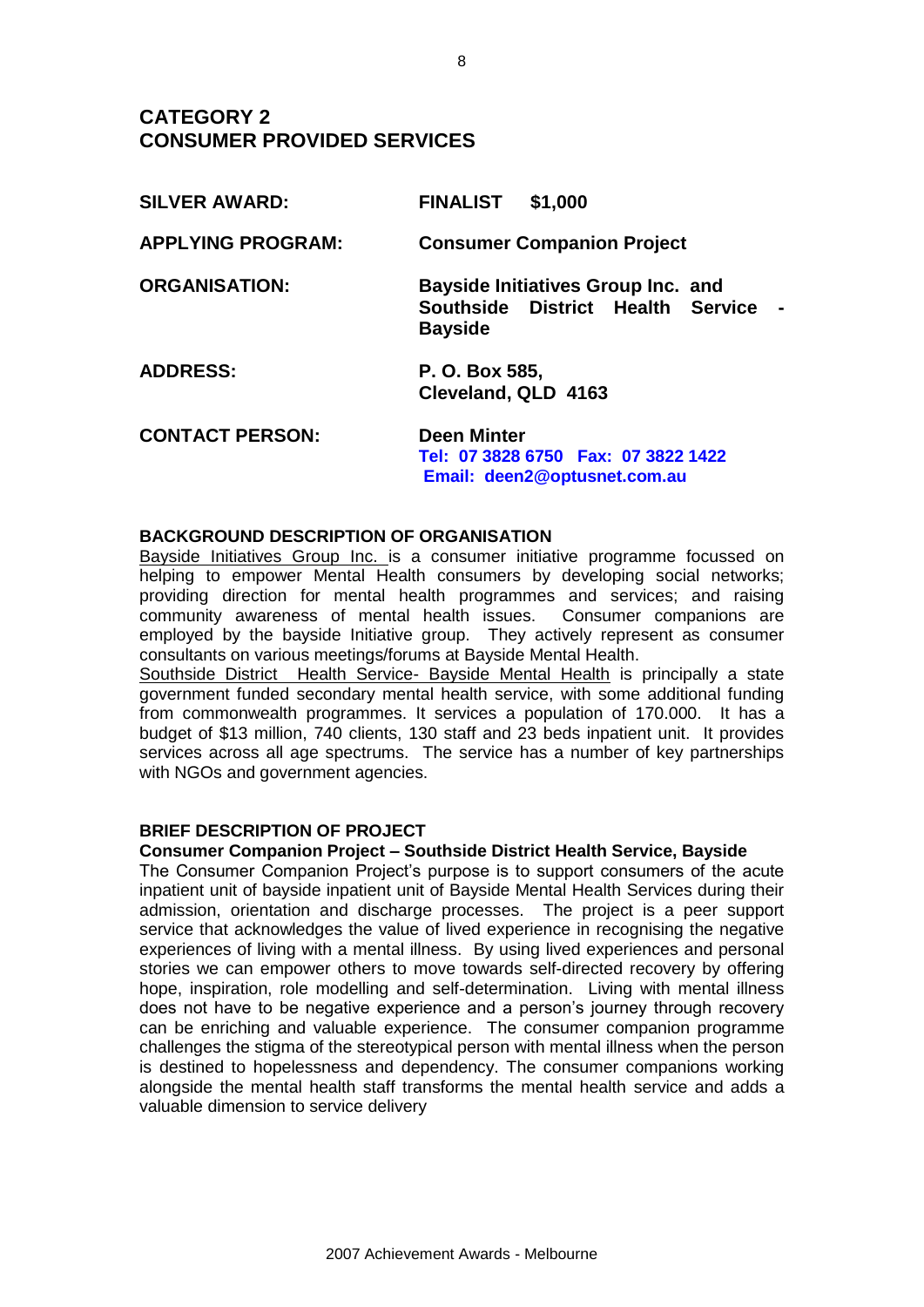**CATEGORY 3 FAMILY/CARER PROVIDED SERVICES No Award in this category**

## **CATEGORY 4 REGIONAL/RURAL/REMOTE PROGRAMS**

| <b>GOLD AWARD:</b>       | <b>WINNER</b>                                   | \$2,000                                                                         |  |
|--------------------------|-------------------------------------------------|---------------------------------------------------------------------------------|--|
| <b>APPLYING PROGRAM:</b> |                                                 | Australian Integrated Mental Health<br><b>Initiative Northern Territory</b>     |  |
| <b>ORGANISATION:</b>     |                                                 | <b>Menzies School of Health Research</b>                                        |  |
| <b>ADDRESS:</b>          | <b>PO Box 41096</b><br><b>Casuarina NT 0811</b> |                                                                                 |  |
| <b>CONTACT PERSON:</b>   | <b>Tricia Nagel</b>                             | Tel: 08 8922 8196  Fax: 08 8927 5187<br><b>Email:</b> trish.nagel@mezies.edu.au |  |

#### **BACKGROUND DESCRIPTION OF ORGANISATION:**

The Australian Integrated Mental Health Initiative in the Northern Territory (AIMHI NT) is one location of a multi site NHMRC-funded project that aimed to improve indigenous mental health outcomes (2003-2008). It receives core funding from the NHMRC of \$67,000 per year. The NT project, based in Darwin at Menzies School of Health Research, targets the Top End of the NT. It has a reference group, steering committee, stakeholder group and three key partners: Department of Health and Community Services (DHCS), Top End Division of General Practice (TEDGP), and the Cooperative Research Centre for Aboriginal Health (CRCAH) which each provide in kind support and additional funding. The project currently employs 3 part time and two full time employees. The many mental health promotion resources and publications developed in the course of the consultation and collaboration with stakeholders across the Top End have stimulated interest across Australia and overseas.

#### **BRIEF DESCRIPTION OF PROJECT**

The Australian Integrated Mental Health Initiative in the Northern Territory (AIMHI NT) has developed a range of innovative multi media resources to promote indigenous mental health in collaboration with Aboriginal Mental Health Workers. They emphasize the importance of families, promote cultural identity, and highlight the strength and resilience of Indigenous people. The tools use pictures, spoken language and animated characters to get a simple message across – what keeps us strong, what takes our strength away, what happens when people get sick, and what helps us to get better. The novel resources have grown from partnerships between indigenous clinicians and researchers. They use the traditional approach of story telling to tell new narratives of stress and recovery. The tools enhance partnerships between service providers, and promote understanding of cultural difference. The resources and the training have stimulated international interest, and have been sought after by services across Australia.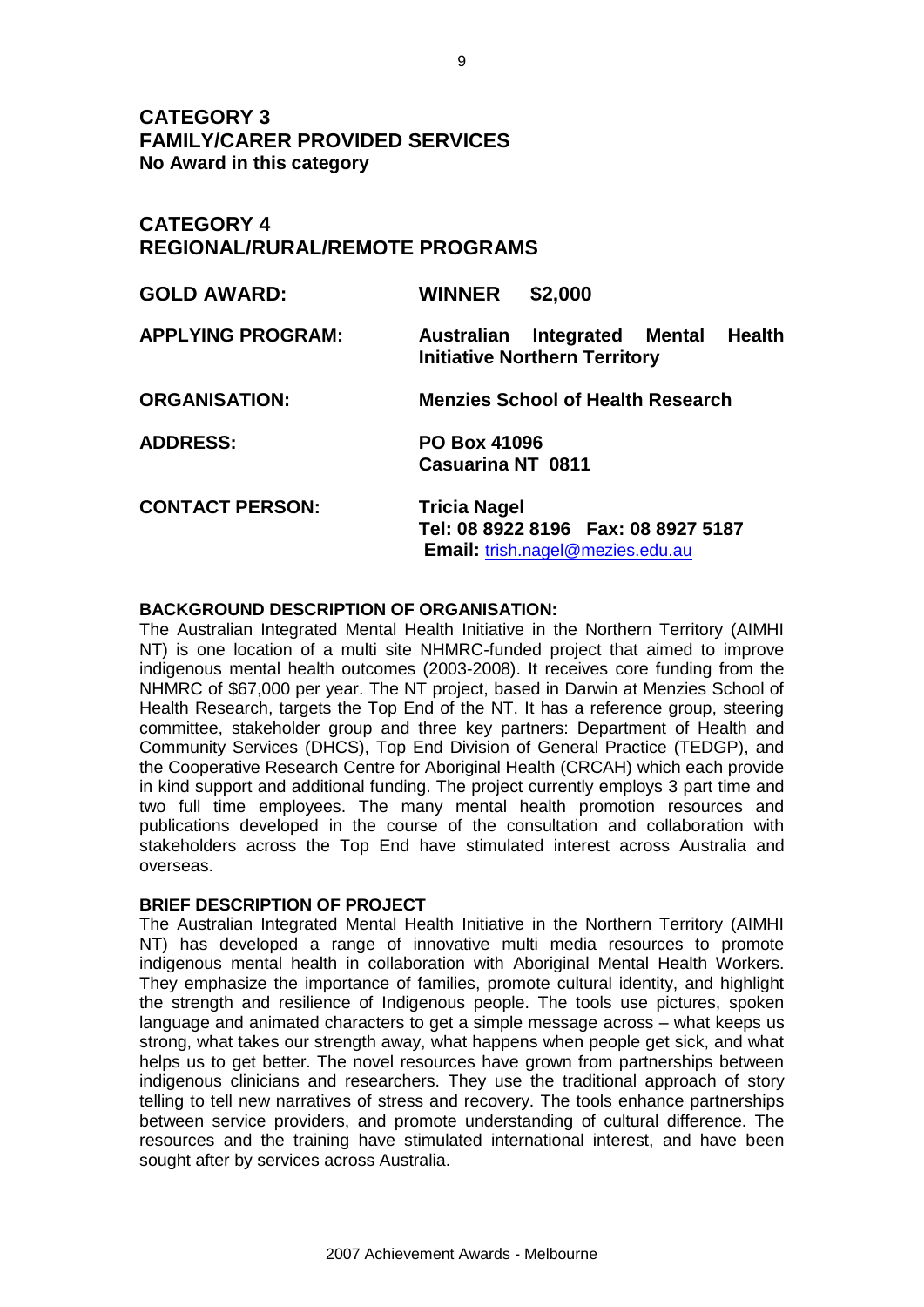# **CATEGORY 4 REGIONAL/RURAL/REMOTE PROGRAMS**

| <b>SILVER AWARD:</b>     | <b>FINALIST \$1,000</b>                                                                                                                                  |
|--------------------------|----------------------------------------------------------------------------------------------------------------------------------------------------------|
| <b>APPLYING PROGRAM:</b> | <b>Collaborative Family Practice Project</b>                                                                                                             |
| <b>ORGANISATION:</b>     | <b>Bendigo Health Psychiatric Services;</b><br><b>Loddon Mallee Region Child Protection</b><br>Program;<br>Loddon Mallee Region Youth Justice<br>Program |
| <b>ADDRESS:</b>          | <b>PO Box 126,</b><br>Bendigo VIC 3552                                                                                                                   |
| <b>CONTACT PERSON:</b>   | <b>Caitlin Fraser</b><br>Tel: 03 5454 7617 Fax:03 5454 7620<br>Email: cfraser@bendigohealth.org.au                                                       |

#### **BACKGROUND DESCRIPTION OF ORGANISATION**

The *Collaborative Family Practice Project* (CFPP) is based in the Loddon Southern Mallee Region of Victoria. This is a large Victorian rural of approximately 280,000 people over and covers an area of 38,000 sq km. The major towns in the region include Bendigo, Castlemaine, Echuca, Swan Hill and Kyneton, as a well as numerous smaller communities. The region is one of the most socioeconomically disadvantaged in the state, with areas of severe social and economic deprivation. The agencies responsible for the CFPP are the Psychiatric Services, Bendigo Health and the Loddon Child Protection and Juvenile Justice agencies. These services are funded by the Victorian Department of Human Services. The number of clients in each agency varies. The AMHS employs approximately 220 staff in community and inpatient treatment services, provided to children and adolescents, adult and older person. Child protection and Juvenile Justice have a combined staff of approximately 80.

#### **BRIEF DESCRIPTION OF THE PROJECT**

Families affected by parental mental illness, and those involved with the child protection and juvenile justice systems are among the most vulnerable in our community, and their significant overlap among this group. The Collaborative Family Practice Project (CFPP) is an innovative program designed to enhance the mental health and wellbeing of these families and young people by working at the client /family, practitioner and services system level. The program provides staff working in child protection, juvenile justice and mental health care with education and training, secondary consultation and ongoing support and mentoring in their work with families and young people. Direct clinical services to families including mental health assessments, short-term counselling and psycho-education are also provided. The project is supported by a multi-disciplinary, multi-agency working party that assists the work of the consultants and facilitates collaborative practice among agencies working in this area.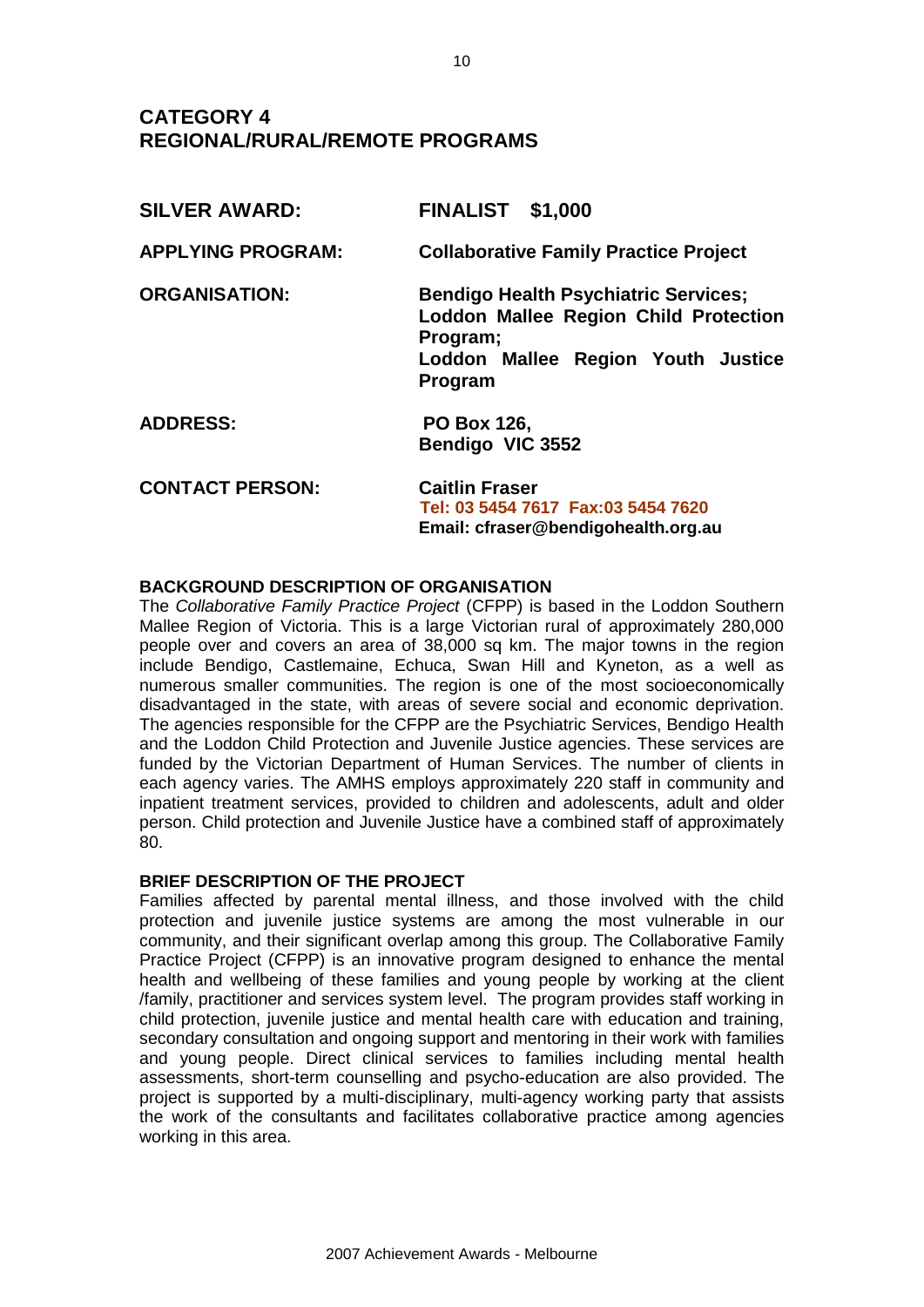## **CATEGORY 5 INFANT, CHILD AND ADOLESCENT SERVICES OR PROGRAMS**

| <b>GOLD AWARD:</b>       | \$2,000<br><b>WINNER</b>                                                                   |
|--------------------------|--------------------------------------------------------------------------------------------|
| <b>APPLYING PROGRAM:</b> | <b>Project</b><br>(MoodGYM<br>YouthMood<br><u>in</u><br>Schools)                           |
| <b>ORGANISATION:</b>     | Centre for Mental Health Research (The<br><b>Australian National University)</b>           |
| <b>ADDRESS:</b>          | Building 63, Eggleston Road,<br>The Australian National University,<br><b>ACT 0200.</b>    |
| <b>CONTACT PERSON:</b>   | <b>Alison Neil</b><br>Tel: 02 6125 8406 Fax: 02 6125 0733<br>Email: Alison.Neil@anu.edu.au |

#### **BACKGROUND DESCRIPTION OF ORGANISATION**

The Centre for Mental Health Research (CMHR) is a dynamic research group funded by competitive grants from government and not-for-profit sectors in Australia. CMHR specialises in mental health issues from an epidemiological and community perspective, and has a focus on e-health and prevention. The Centre consists of 11 academics, 20 research and administrative staff, 19 PhD students and 10 part-time interviewers, and collaborates with international and local experts in a range of specialist fields. The Centre's mission is to produce population mental health research of the highest international standard. Its research programs focus on improving public knowledge about mental health, identifying risk factors for the common mental health disorders, and developing methods of preventing these disorders. The Centre has a strong consumer focus, through its establishment of the Anxiety and Depression Consumer Research Unit, and a Family and Community Unit.

#### **BRIEF DESCRIPTION OF PROJECT**

The YouthMood project involves the implementation and evaluation of the MoodGYM program in schools. To date, the project involves 31 high schools from across Australia and aims to provide a universal prevention and early intervention program designed to lower symptoms of anxiety and depression. The YouthMood project is the implementation of the MoodGYM program in schools by classroom teachers. Over a 5-week period, the program is presented to students in the classroom usually incorporated into the school's mental health curriculum. Students complete the selfdirected program individually, allowing the opportunity for confidentiality and for selfpaced learning. The innovation of the program rests with its acceptability to teachers and students and its ease of administration. It overcomes barriers associated with teacher unease and lack of expertise in the teaching of CBT, and student resistance to reporting mental health difficulties publicly. Preliminary results from the YouthMood project indicate significant reductions in symptoms of anxiety and depression for students who completed the MoodGYM program at post-test and 6 month follow-up.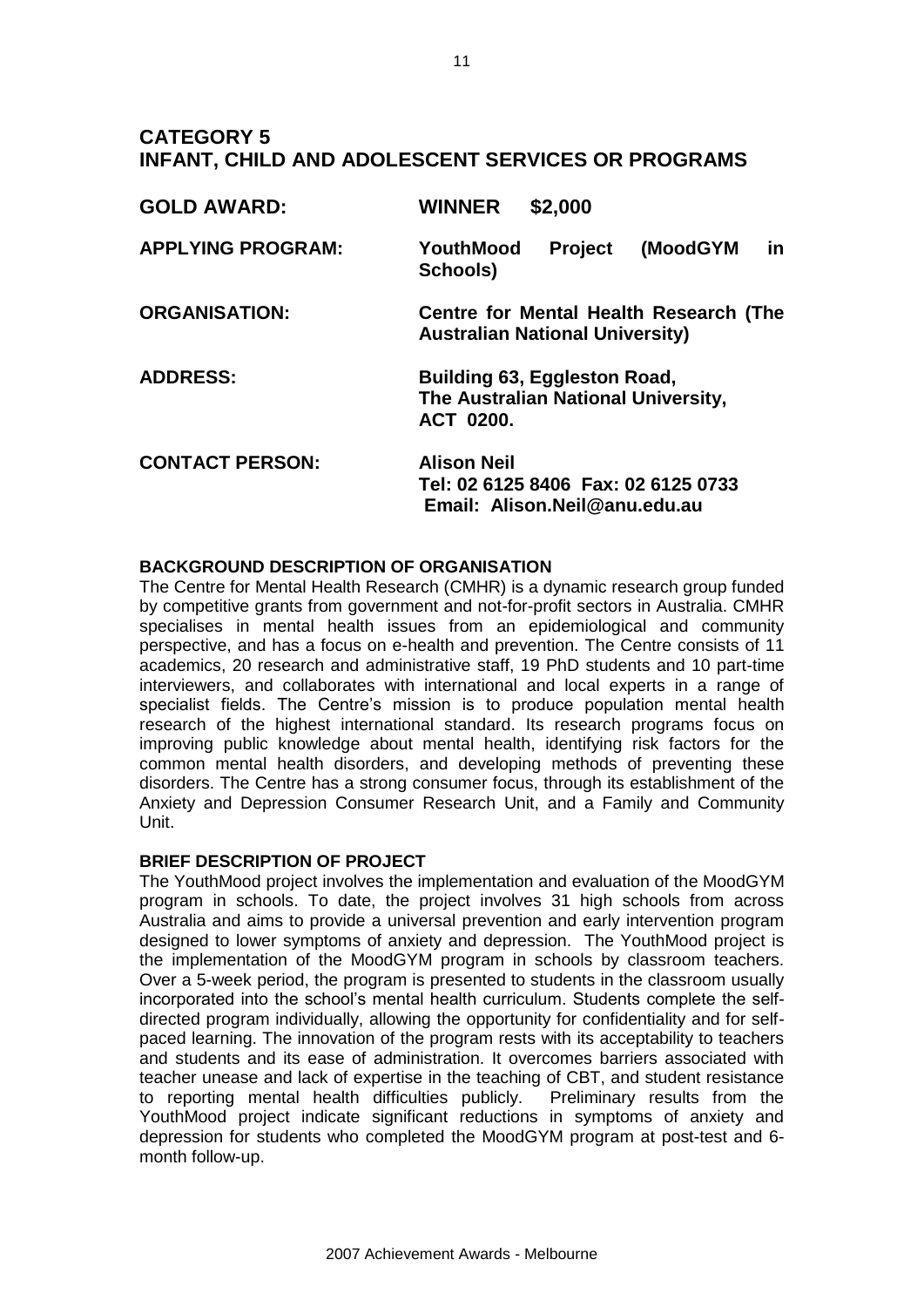## **CATEGORY 5 INFANT, CHILD AND ADOLESCENT SERVICES OR PROGRAMS**

| <b>SILVER AWARD:</b>     | <b>FINALIST \$1,000</b>                                                                       |
|--------------------------|-----------------------------------------------------------------------------------------------|
| <b>APPLYING PROGRAM:</b> | The Consumer Consultant Role in Mater<br><b>CYMHS</b>                                         |
| <b>ORGANISATION:</b>     | <b>Mater CYMHS Management Unit</b>                                                            |
| <b>ADDRESS:</b>          | <b>Level 2 Community Services Building</b><br><b>Annerley Road</b><br>South Brisbane Qld 4101 |
| <b>CONTACT PERSON:</b>   | <b>Erica Lee</b><br>Tel: 07 3840 6140  Fax: 07 3840 1644<br>Email: Erica.Lee@mater.org.au     |

#### **BACKGROUND DESCRIPTION OF ORGANISATION**

Mater Child & Youth Mental Health Services (CYMHS) is a publicly funded service that delivers a range of services to infants, children, adolescents and young adults (0-25years). There are 3 Community Clinics that service an ambulatory care population of over 100 000 young people. The Inpatient Unit, servicing much of the south eastern corner of the state, covers a population of 325 000 young people. The Adolescent Drug and Alcohol Withdrawal Service is a state-wide facility with a catchment population of over 335 000 Adolescents. In the 05/06 financial year Mater CYMHS provided a service to around 2000 children and young people across the service. As well as the abovementioned services, CYMHS has a Day Program, Multi Systems Therapy Team, Consultation & Liaison Service and a Parent Aid unit. The service provides a coordinated multidisciplinary team approach and are supported by specialist programs that work across sites, these include: • Research Unit • Early Intervention Program • Outreach service • Infant Mental Health Program • Consumer Consultants • Indigenous Consultant

#### **BRIEF DESCRIPTION OF SERVICE**

The value of Consumer Participation has been highlighted in numerous policy documents guiding Australian mental health service delivery over the last ten years. However, there has been little focus on the unique issues associated with consumer and carer participation in child and adolescent mental health services. The model of participation adopted by Mater CYMHS was an innovative development in service delivery, which saw the employment of two Consumer Consultants in 2002, a first in Queensland. In an organisation which has been preparing for consumer participation for some years, this program highlights the effectiveness of the Consumer Consultant role in service planning, delivery and evaluation. The Consumer Consultants at Mater CYMHS have developed a range of promotional materials, designed and conducted surveys, engaged in staff and consumer training, chair consumer groups, support parents during times of crisis and frequently speak at conferences and workshops. It can be shown that consumer involvement at various levels has had a positive impact for the families using Mater CYMHS.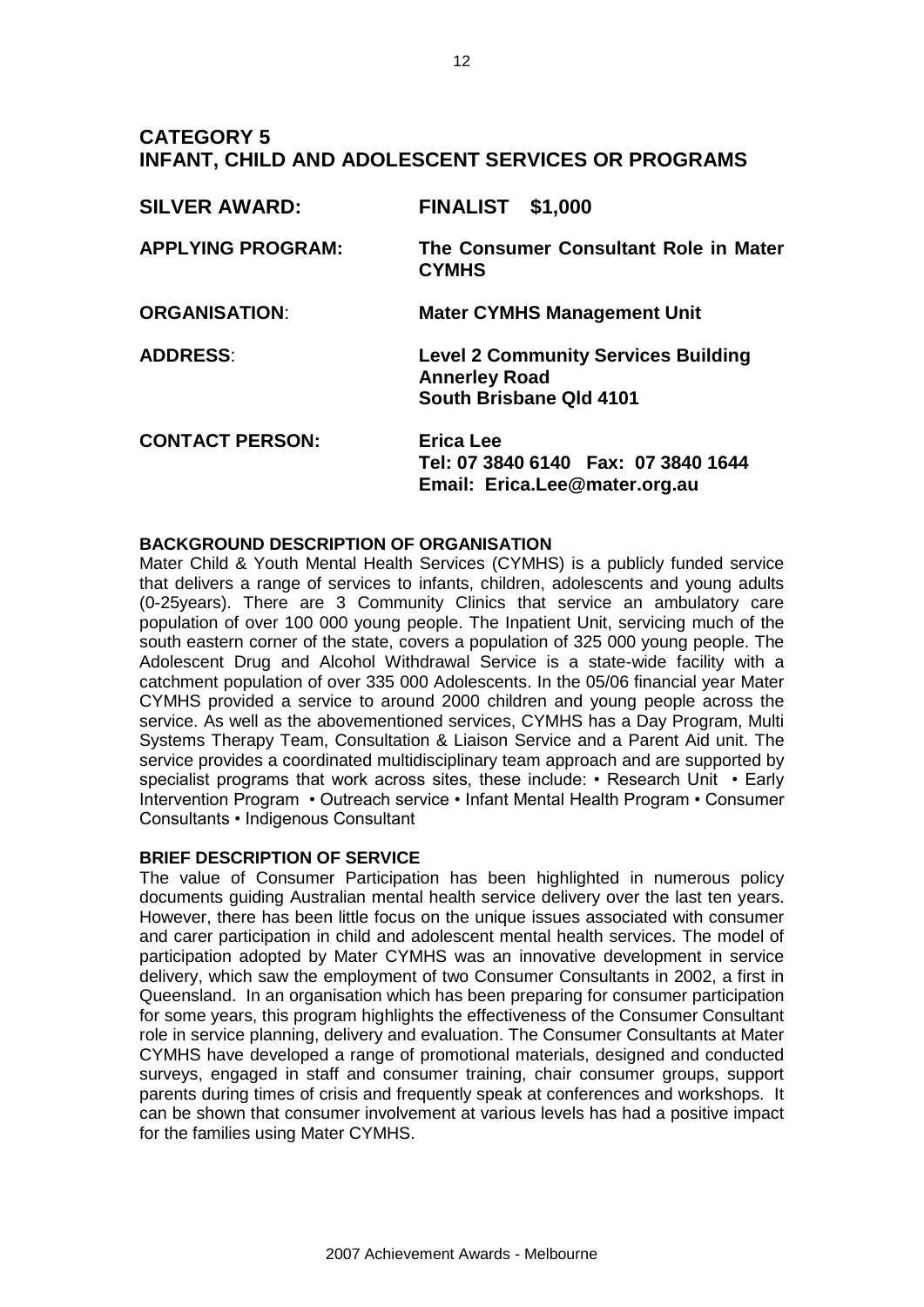## **CATEGORY 6 MENTAL HEALTH PROMOTION OR MENTAL ILLNESS PREVENTION PROGRAM OR PROJECT**

| <b>GOLD AWARD:</b>       | <b>WINNER</b>                                                    | \$2,000                                                              |
|--------------------------|------------------------------------------------------------------|----------------------------------------------------------------------|
| <b>APPLYING PROGRAM:</b> | and Research Program                                             | <b>Mental Health First Aid (MHFA) Training</b>                       |
| <b>ORGANISATION:</b>     | <b>ORYGEN Research Centre,</b><br><b>University of Melbourne</b> |                                                                      |
| <b>ADDRESS:</b>          | Locked Bag 10,<br>Parkville, VIC 3052                            |                                                                      |
| <b>CONTACT PERSON:</b>   | <b>Betty Kitchener</b>                                           | Tel: 03 9342 3771  Fax: 03 9342 3745<br>Email: bettyk@unimelb.edu.au |

#### **BACKGROUND DESCRIPTION OF ORGANISATION**

Betty Kitchener and Professor Tony Jorm began the Mental Health First Aid (MHFA) Training and Research Program in mid-2000 to increase the mental health literacy of the Canberra community. Since April 2005, the Program has been auspiced by the ORYGEN Research Centre, the University of Melbourne. The MHFA Program currently has 9 staff. Betty Kitchener is the Training Director. Professor Tony Jorm is the Scientific Director. There are two Trainers of the Aboriginal MHFA (AMHFA) Program, one Trainer of the Youth MHFA (YMHFA) Program, two administration officers and two researchers. Over 500 MHFA instructors, spread across every state and territory of Australia, are employed by local organizations or run MHFA courses on a private basis. This Program is now approaching being self sustaining, using fees obtained from its Instructor Training courses and several grants. Two Commonwealth grants from the National Suicide Prevention Strategy and one grant from OATSIH have aided the development of the CALD, Youth and Aboriginal MHFA Programs. A research grant from NSW Health and an ARC linkage grant have been awarded for evaluation of some of these MHFA programs. A grant from the Rotary Health Research Fund is contributing to the development of National Guidelines for MHFA.

#### **BRIEF DESCRIPTION OF PROGRAM**

The Mental Health First Aid (MHFA) Training and Research Program offers a 12-hour training course designed to teach members of the public how to provide initial help to someone developing a mental health problem or in a mental health crisis situation. The course covers first aid for the disorders of depression, anxiety, psychosis and substance misuse and for the crises situations of suicidal thoughts, panic attacks, exposure to traumatic events, behaviour which is perceived as threatening and overdose. The course has spread across Australia and to seven other countries. Specialized versions of the course have been developed for assisting youth, culturally and linguistically diverse people, and Aboriginal and Torres Strait Islander people. The effectiveness of the course has been demonstrated in a range of studies.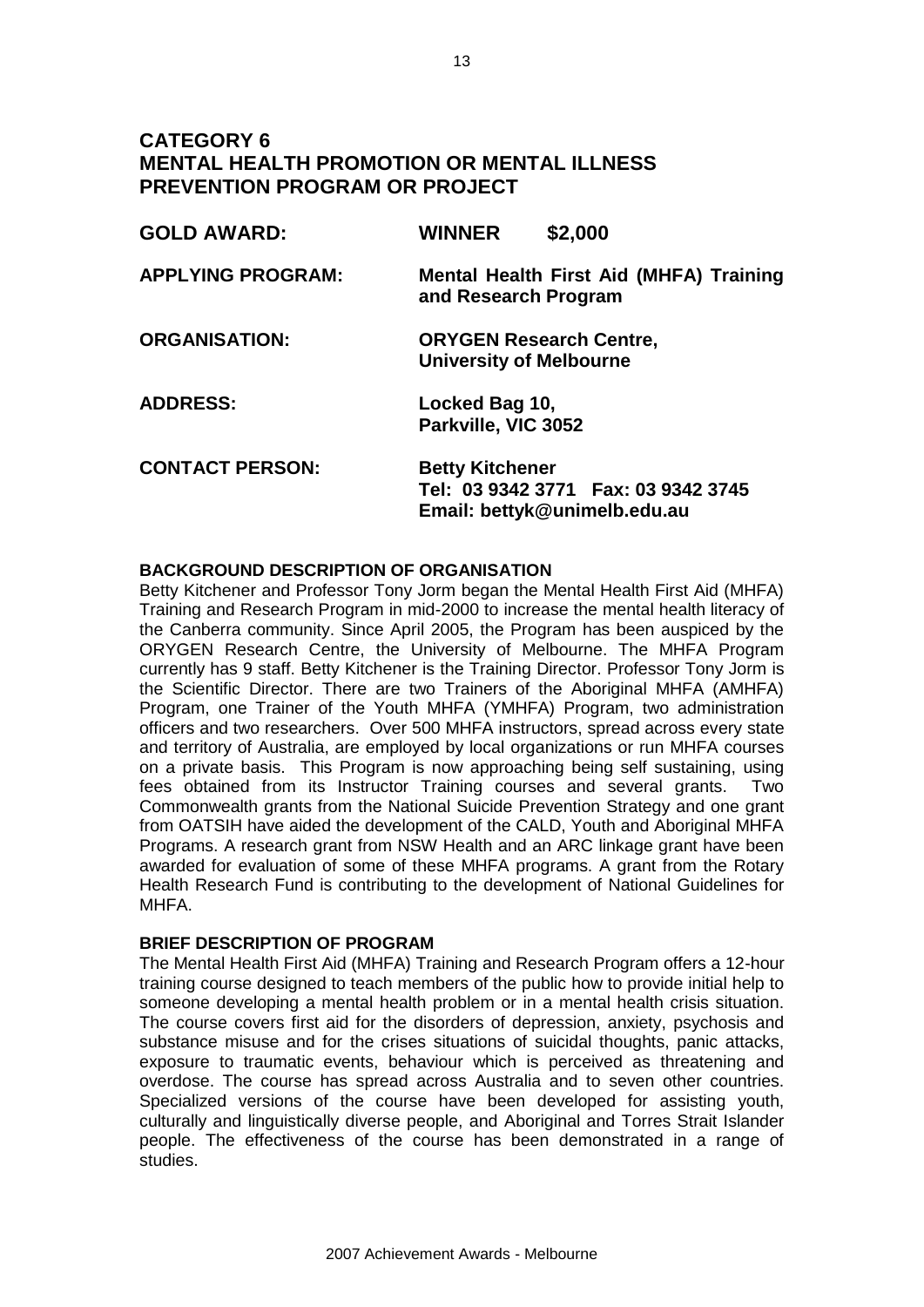## **CATEGORY 6 MENTAL HEALTH PROMOTION OR MENTAL ILLNESS PREVENTION SERVICES, PROGRAM OR PROJECT**

| <b>SILVER AWARD:</b>                                 | <b>FINALIST \$1,000</b>                                    |
|------------------------------------------------------|------------------------------------------------------------|
| <b>APPLYING PROGRAM:</b><br><b>And ORGANISATION:</b> | <b>Mental Illness Education ACT</b>                        |
| <b>ADDRESS:</b>                                      | <b>PO Box 4074</b><br>Ainslie ACT 2602                     |
| <b>CONTACT PERSON:</b>                               | <b>Jane Pepper</b><br>Tel: 02 6205 1178  Fax: 02 6205 0866 |

 **Email: [jane.pepper@act.gov.au](mailto:ccarafmi@bigpond.net.au)**

#### **BACKGROUND DESCRIPTION OF ORGANISATION**

MIEACT founded in 1993 and incorporated in 1998 is a highly respected innovator in the provision of mental health education and training in the ACT. Through the Mental Illness Education Australia Coalition it is affiliated with similar organisations throughout Australia. MIEACT's core business revolves around an extraordinary group of volunteers with a personal experience of living with a mental illness who donate their time to conduct presentations.

MIEACT conducts approximately 200 sessions annually with school, community and Government agencies. ACT Health provides core funding of \$230,000 and smaller grants have been received Healthpact since 1995 and more recently from ACT Health Promotion Grants. Staff team 1 full time and 6 part time; Number of volunteers 50. We have received numerous awards in recognition of the excellent management and contribution of volunteers, and contribution to the improvement to services in mental health.

#### **BRIEF DESCRIPTION OF SERVICE**

Mental Illness Education ACT (MIEACT) is a highly regarded community organisation that since 1993 has promoted understanding and awareness of mental health throughout the ACT community. Using a community development framework, MIEACT has created innovative ways to decrease stigma towards people with mental illness and increase understanding of mental health issues. Central to its educational programs are the voices of people with stories of mental illness. MIEACT has an extraordinary group of volunteers –each with personal experience of living with a mental illness - involved in the development and delivery of programs.

Programs include

- school education program and website about broad mental health issues for young people
- community theatre project, book and online gallery about body image and self esteem for young people
- community education program and radio program for the general community
- Culturally and Linguistically Diverse Program for the Chinese, Finnish and Tongan communities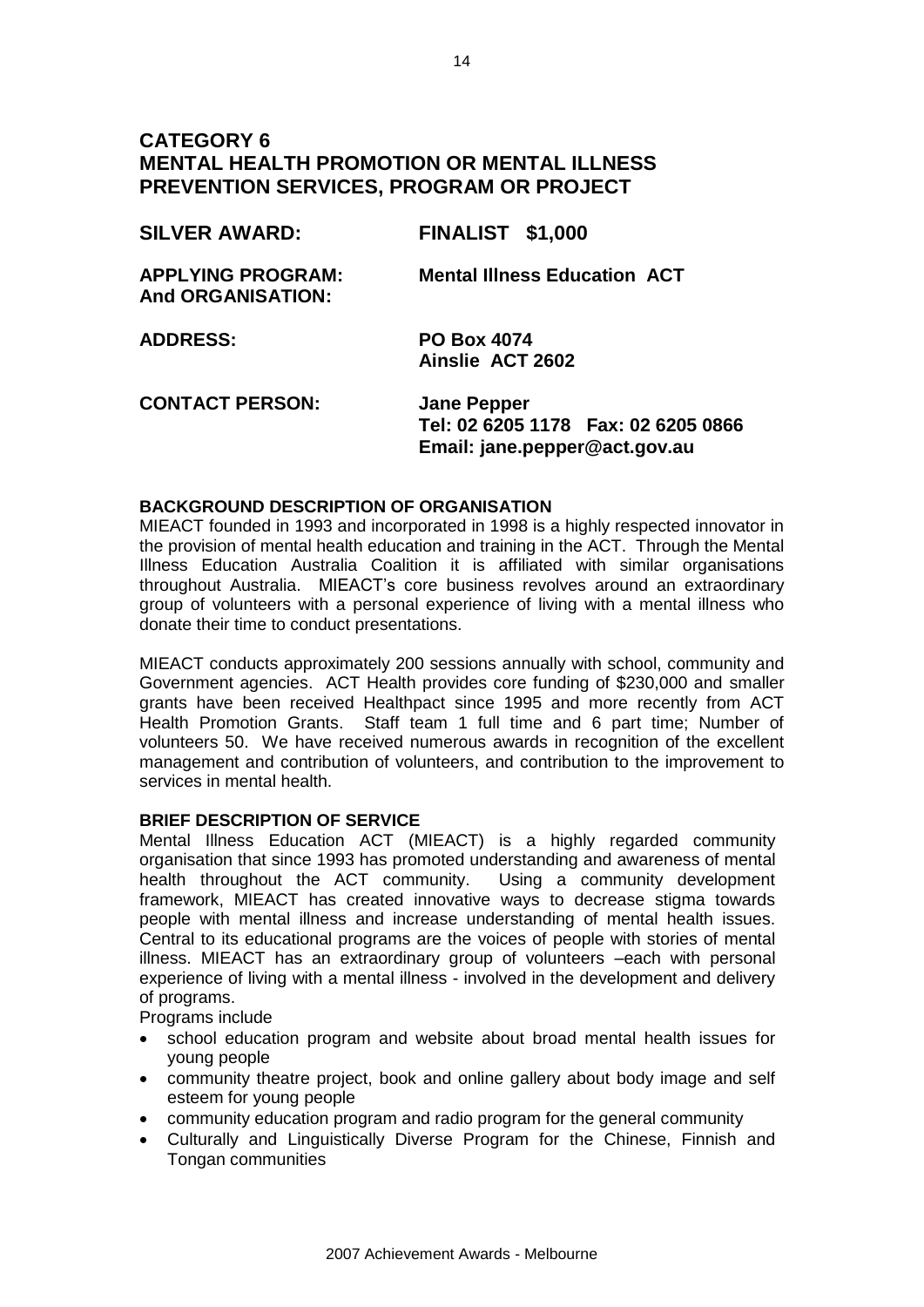## **CATEGORY 7 SPECIALIST SERVICE OR PART OF A LARGER SERVICE**

| <b>GOLD AWARD:</b>       | \$2,000<br><b>WINNER</b>                                                                                       |
|--------------------------|----------------------------------------------------------------------------------------------------------------|
| <b>APPLYING PROGRAM:</b> | Mind Your Head - A multi-media<br>resource for young people experiencing<br>psychosis                          |
| <b>ORGANISATIONS:</b>    | The New Zealand Early Intervention in<br><b>Psychosis Society Incorporated</b><br><b>Auckland, New Zealand</b> |
| <b>ADDRESS:</b>          | <b>P.O.Box 814</b><br><b>Nelson New Zealand</b>                                                                |
| <b>CONTACT PERSON:</b>   | Lois Boyd<br>Tel: +64 3 5461447<br>Email: lois.boyd@nmhs.govt.nz                                               |

#### **BACKGROUND DESCRIPTION OF ORGANISATION:**

Mind Your Head was developed by staff and clients of the Wellington Early Intervention Service, Capital and Coast District Health Board. The service provides early intervention for young people and families experiencing a first episode of psychosis. They are a multi-disciplinary team and service the greater Wellington region (population 400,000). Staff include Nurses, Psychiatrists, Psychologists, Occupational Therapists, Consumer Employment Consultant, Kai Manaaki (Maori Mental Health Workers), Social Workers and administration staff. The total team size is 20 staff. (16 FTE). The New Zealand Early Intervention in Psychosis Society Incorporated is a national organization whose purpose is to provide leadership and expertise to support first episode psychosis best practice. The society is made up of annually elected early intervention for psychosis health professionals, family and client representatives. The Society provides ongoing financial administration, analysis of evaluative data and oversight of future developments for the of the Mind Your Head project.

#### **BRIEF DESCRIPTION OF SERVICE**

Mind Your Head is a resource designed to provide information to young people and families experiencing a first episode of psychosis. The resource includes a music CD donated by high profile New Zealand musicians, a DVD short film featuring 4 young adults with experience of psychosis and a booklet incorporated into the cover of the unit. The project developed when staff and clients of the Wellington Early Intervention Service saw the need for a high quality resource to inform young people about psychosis and recovery. A large number of very diverse groups became involved in the project resulting in this very unique and useful resource. Mind Your Head is now a nationally funded project and continues to be available to all newly diagnosed young people and families across New Zealand. Evaluation has involved sending questionnaires to clients, families and clinicians with a very positive response from all groups surveyed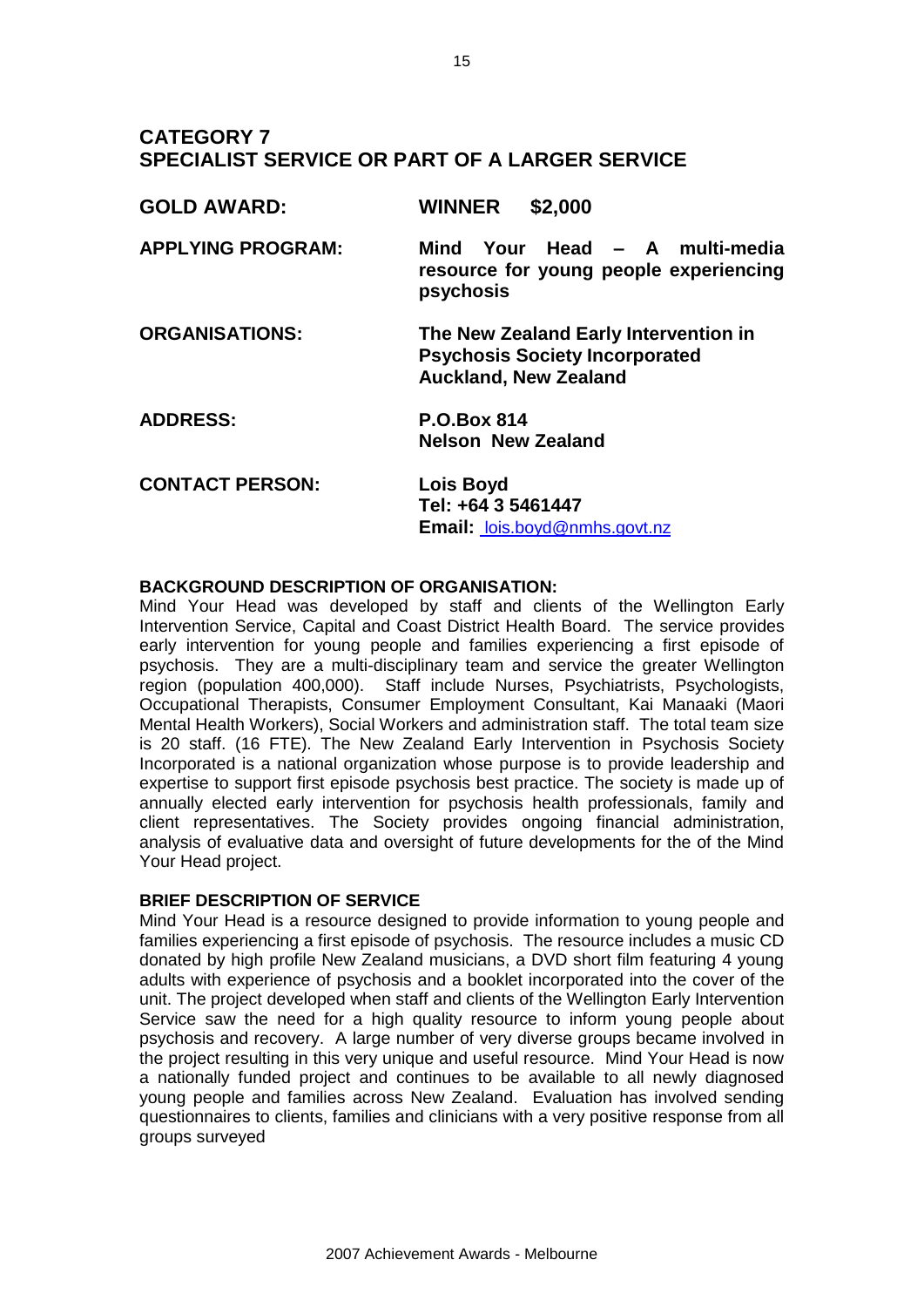## **CATEGORY 7 SPECIALIST SERVICE OR PART OF A LARGER SERVICE**

| <b>SILVER AWARD:</b>     | <b>FINALIST</b><br>\$1,000                                                        |
|--------------------------|-----------------------------------------------------------------------------------|
| <b>APPLYING PROGRAM:</b> | <b>McPherson Community, a Dual Disability</b><br><b>Adult Residential Service</b> |
| <b>ORGANISATION:</b>     | <b>Richmond Fellowship Victoria</b>                                               |
| <b>ADDRESS:</b>          | 2 Wellington Street,<br><b>Collingwood VIC 3066</b>                               |
| <b>CONTACT PERSON:</b>   | <b>Judy Hamann</b><br>Email: jhamann@rfv.org.au                                   |

#### **BACKGROUND DESCRIPTION OF ORGANISATION:**

Richmond Fellowship Victoria (RFV) is a not-for-profit organisation providing innovative, responsive and accessible services to people who experience a psychiatric disability that impacts seriously on their life and health. It was established in 1957 in Richmond, England by Elly Jansen who believed that people with psychiatric disabilities benefit from living in supportive communities rather than institutions. Over 3,150 people with serious psychiatric or emotional disabilities, dual disability or homelessness, and their carers, receive service from RFV each year. Clients typically have low prevalence mental illnesses with primary diagnoses including schizophrenia, bipolar disorder, depression/anxiety and personality disorder. RFV operates across metropolitan and regional Victoria and South Australia. It is the largest Psychiatric Disability Rehabilitation and Support Service (PDRSS) in Victoria, providing >40 programs and employing >400 staff. The organisation is funded (98%) by ongoing recurrent State Government grants and has a current operating budget of approximately \$AUD22 million.

#### **BRIEF DESCRIPTION OF SERVICE**

McPherson Community in western Melbourne is one of only two facilities in Victoria, providing accommodation and support for people with both an intellectual disability and a mental illness. Before moving into this residence, clients, generally aged 40- 60, faced enormous challenges finding a full range of services to meet their many and complex needs. This was because services for those with intellectual disability are separate from those with mental illness. McPherson Community differs, making the service fit the person, rather than making the person fit the system. Resident works with a Key Worker to develop an Individual Program Plan identifying individual needs and the services to be put in place to meet them via a strengths-based recovery approach. Success is indicated by positive feedback from questionnaires completed by residents, and others involved in their care and support, who report stabilisation of psychiatric conditions and significant reductions in challenging behaviours. This service has resulted in people having developed sufficient confidence and living skills to move to alternate stable accommodation, such as mainstream community residential units.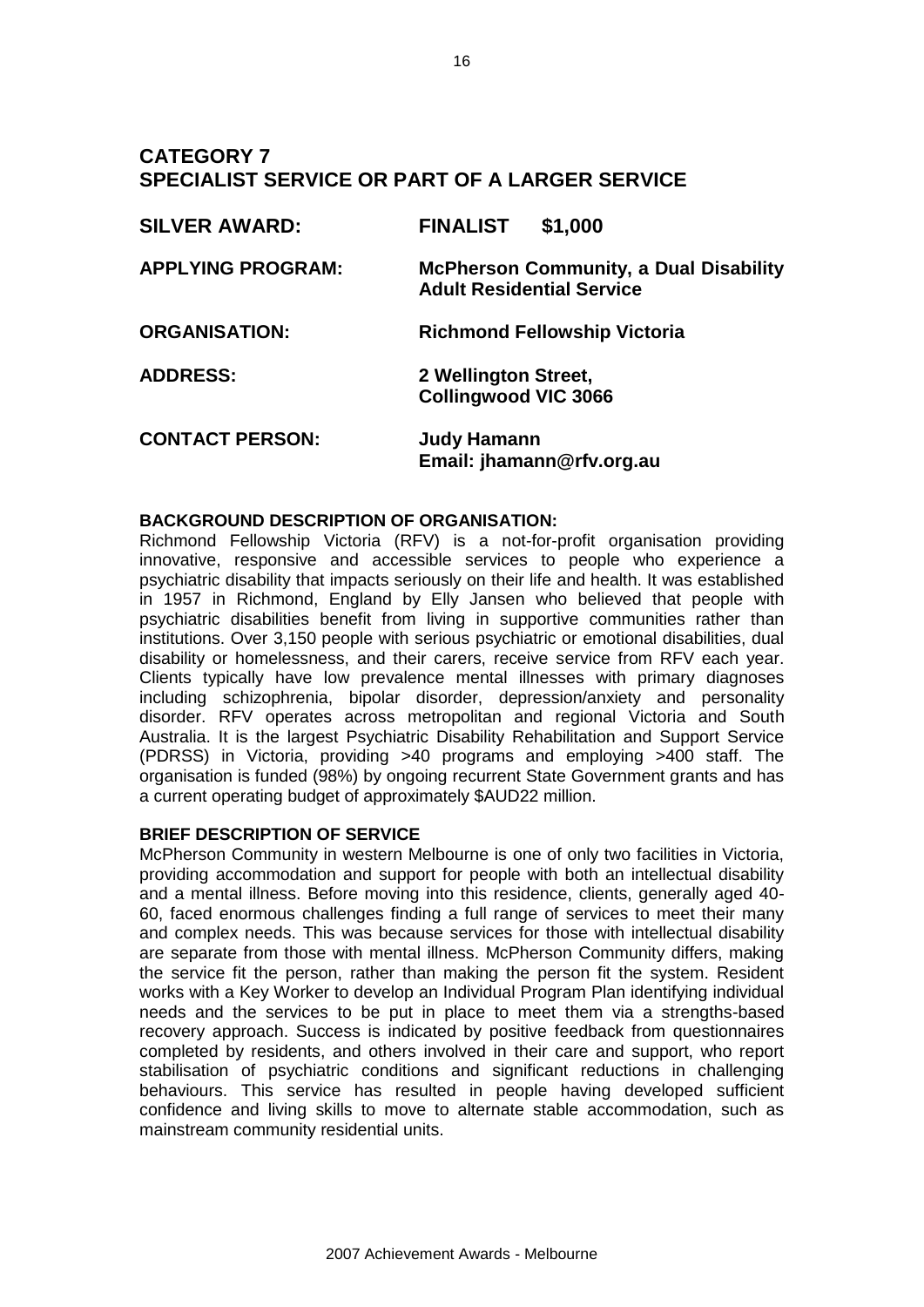## **SPECIAL JUDGES AWARD: \$1,000**

| <b>APPLYING PROGRAM:</b> | Collaborative<br>Recovery Model<br>and<br><b>Training Program</b>                                                                                                                                                                                                                                                                                                                                         |
|--------------------------|-----------------------------------------------------------------------------------------------------------------------------------------------------------------------------------------------------------------------------------------------------------------------------------------------------------------------------------------------------------------------------------------------------------|
| <b>ORGANISATIONS:</b>    | • Illawarra Institute for Mental Health<br>• University of Queensland<br>. South Eastern Sydney and Illawarra AHS<br>• Sydney West Area Health Service<br>• Aftercare<br>· Psychiatric Rehabilitation Association;<br>• Illawarra Division of General Practice.<br>• The Prince Charles Hospital HS District<br>• Richmond Fellowship Qld.<br>• Latrobe Regional Hospital MH Service<br>• SNAP<br>• NEAMI |
| <b>ADDRESS:</b>          | <b>Bldg 22, University of Wollongong, 2522</b>                                                                                                                                                                                                                                                                                                                                                            |
| <b>CONTACT PERSON:</b>   | <b>Frank Deane</b><br>Tel: 02 4221 4523    Fax: 02 4221 5585<br>Email: fdeane@uow.edu.au                                                                                                                                                                                                                                                                                                                  |

#### **BACKGROUND DESRIPTION OF ORGANISATION**

The Illawarra Institute for Mental Health at the University of Wollongong, co-ordinates the High Support stream of AIMhi. AIMhi is funded by the National Health and Medical Research Council (NHMRC) with contributions from participating partner organisations. There are currently 10 trial sites composed of both government and non-government mental health organisations. These are located throughout NSW, QLD, VIC and SA. To date there have been 500 mental health workers trained in the Collaborative Recovery Model across 4 Australian States. There are also over 300 consumers, diagnosed with serious mental illnesses, who are currently involved in the project in varying capacities.

#### **BRIEF DESCRIPTION OF THE PROGRAM**

The Australian Integrated Mental Health Initiative - High Support Stream developed, delivered and evaluated the Collaborative Recovery Training Program (CRTP). The underlying philosophy of recovery focussed on the development and maintenance of effective collaborative relationships, promoting autonomy and skills focusing on motivation enhancement, needs identification and collaborative goal and task setting. Over 500 mental health workers across four states in both government and NGO services were trained. There were significant improvements in staff recovery knowledge and attitudes following training. Over 240 consumers participated in the evaluation and identified a significantly greater presence of recovery facilitating practices as part of the support they received from workers after completion of the CRTP. Greater use of personally meaningful activities to achieve goals was associated with significant improvements in mental health outcomes.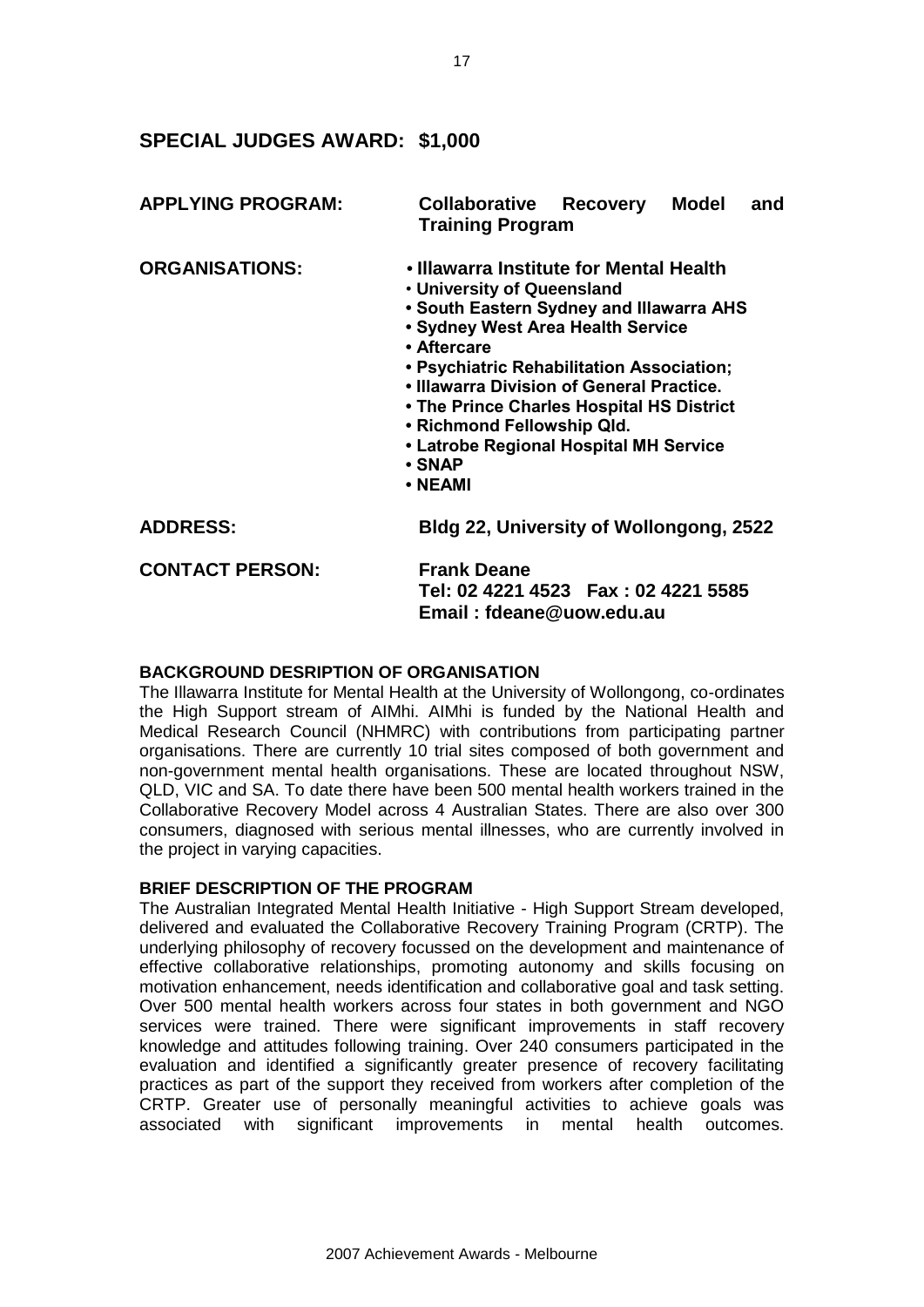## **EXCEPTIONAL CONTRIBUTION TO MENTAL HEALTH SERVICES IN AUSTRALIA or NEW ZEALAND**

| <b>AWARD WINNER:</b>    | <b>Sandy Jeffs</b><br><b>Melbourne, VIC</b>                                                                             |
|-------------------------|-------------------------------------------------------------------------------------------------------------------------|
| <b>CONTACT DETAILS:</b> | 125 Reeves Road<br><b>Christmas Hills, VIC 3775</b><br>Tel: 03 97301761; 0418523644<br>Email: sandyjeffs@ozemail.com.au |

#### **BRIEF DESCRIPTION OF THE AWARD RECIPIENT**

Sandy Jeffs grew up and went to school in Ballarat. She graduated from La Trobe University in 1975. She had her first psychotic episode when she was twenty-three and since then has had a long struggle with schizophrenia requiring many hospitalisations. Over that time she has become an advocate for mental health and was among the first to speak publicly about her struggles with schizophrenia.

Sandy has done a lot of media work, including radio and television appearances as well as published essays on mental health. She gives talks to community groups, school and university students about mental illness and teaches nursing students. She has travelled around Australia to speak at conferences to GPs and psychiatrists. She has been a keynote speaker at conferences in Australia and New Zealand, receiving standing ovations. Her poetry has been widely published in anthologies, magazines and a book entitled 'Poems from the Madhouse'. Sandy Jeffs poems invite readers into the paradoxical world of insanity; the confusion and clarity, the courage and the fear, the bleak despair and the black comedy. Her works remind us of the extraordinary capacity of the human being to retain sanity in disaster. Sandy has received awards for her work in mental health from SANE Australia and the Mental Illness Fellowship. She was also an inductee onto the Inaugural Victorian Honour Roll of Women: Women Shaping the Nation 2001. She was on the board of the Mental Illness Fellowship between 1996-2000.

Sandy has wholeheartedly displayed the qualities of deep compassion and creativity given towards the recovery of others and accompanied by a unique message of hope and health through her poetry and humour. This award acknowledges an exceptional contribution to Mental Health Services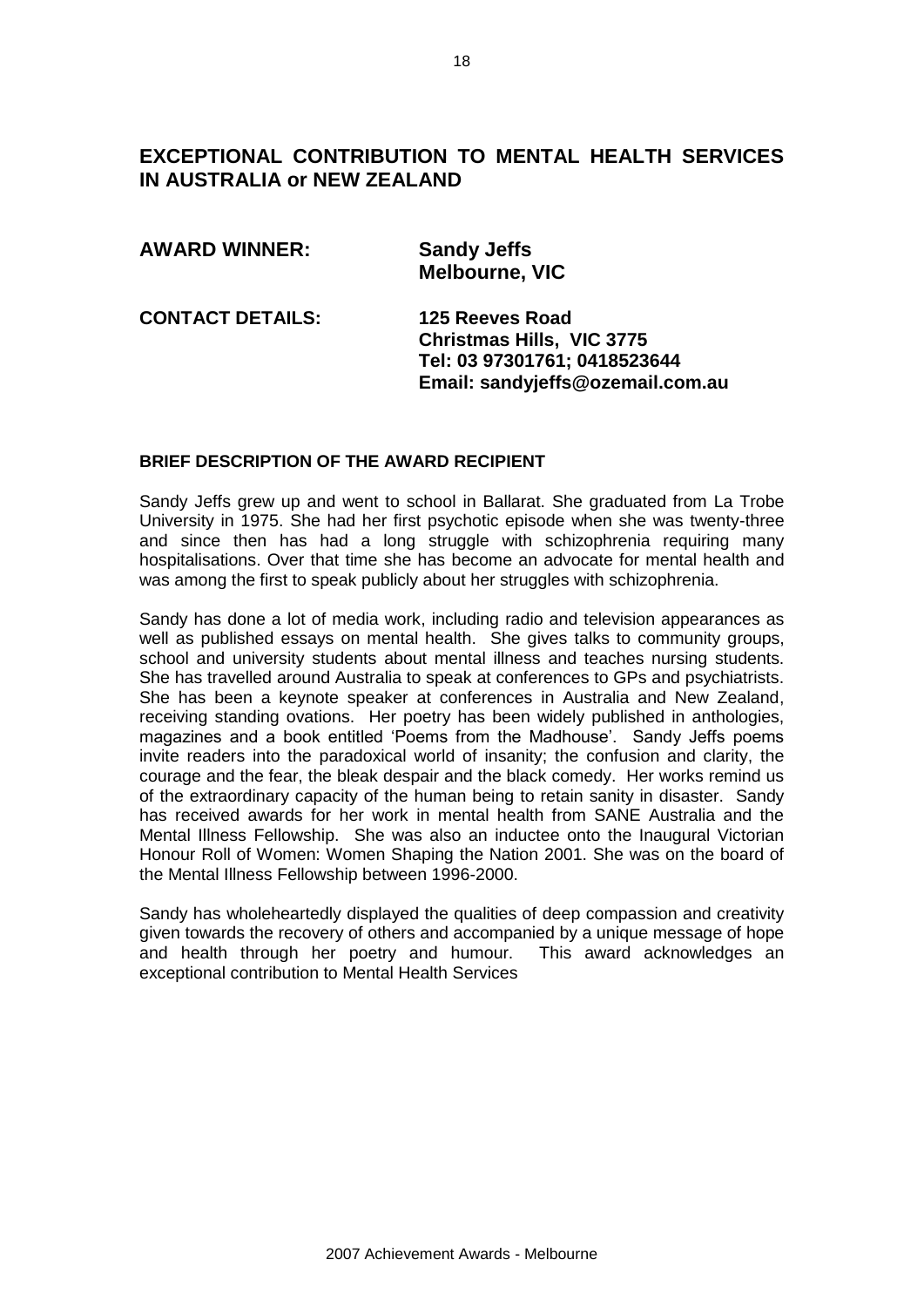# **EXCEPTIONAL CONTRIBUTION TO MENTAL HEALTH SERVICES IN AUSTRALIA or NEW ZEALAND**

| <b>AWARD WINNER:</b> | <b>Sharon Lawn</b> |
|----------------------|--------------------|
|                      |                    |

**ORGANISATION: Margaret Tobin Centre Flinders Medical Centre, Bedford Park SA 5045 Tel: 08 8404 2321; 0434 601 714 Fax: 08 8404 2101 Email: [sharon.lawn@fmc.sa.gov.au](mailto:sharon.lawn@fmc.sa.gov.au)**

#### **BRIEF DESCRIPTION OF THE AWARD RECIPIENT**

Sharon Lawn commenced work in mental health in 1985. She completed her PhD on smoking in mental health and from 1998 to 2005 was chair of the Tobacco in Mental Health Advisory Committee. She also contributed consultation, research, advice and impetus to mental health services throughout Australia, New Zealand and overseas (USA, UK and Europe) in relation to tobacco use in mental health settings. Sharon is currently involved in developing policy to support non-smoking inpatient and outpatient facilities in South Australia by the end of 2008. Sharon was involved with consumers through the Tobacco and Mental Illness project which had a focus of quit smoking and this was identified as a priority area for mental health. Numerous Be Smoke Free programs have now been run for consumers over the last nine years, with a high success rate. Through Sharon Lawn's involvement with the Chronic Disease Self Management Project funding became available to engage consumers in a Partnerships in Care project. This linked consumers into the Chronic Condition Self Management Model of service delivery, which provided the vision for the Peer Supported Hospital to Home Project. The project's focus is to support consumers post inpatient discharge to ease the transition home. The project uses the skills and experience of people with a lived experience of mental illness and currently living well with that mental illness to provide support to others with mental illness.

The Peer Supported Hospital to Home Project serves mental health consumers in the south of Adelaide by easing their transition from hospital to home. Under Sharon Lawn's guidance, peer consumers who are living well assist consumers who are leaving the hospital to reintegrate into the community by providing support for a total of 12 hours over two weeks. The funding is provided by Metro Home Link. There are several such peer support workers, and the number of clients varies at any time, depending on how many people are discharged from the hospital and which of those people decide to receive the service. The project has been peer based and addresses issues such as funding for peer consultants and peer workers, quality assurance and support

This award recognises over twenty years of inventive and noteworthy work in mental health enriched by a holistic vision of health, optimism and collaboration with consumers to deliver quality recovery programs. It also acknowledges the exceptional contribution to mental health services in South Australia, the results of which flow on to enhance the mental health and wellbeing of all.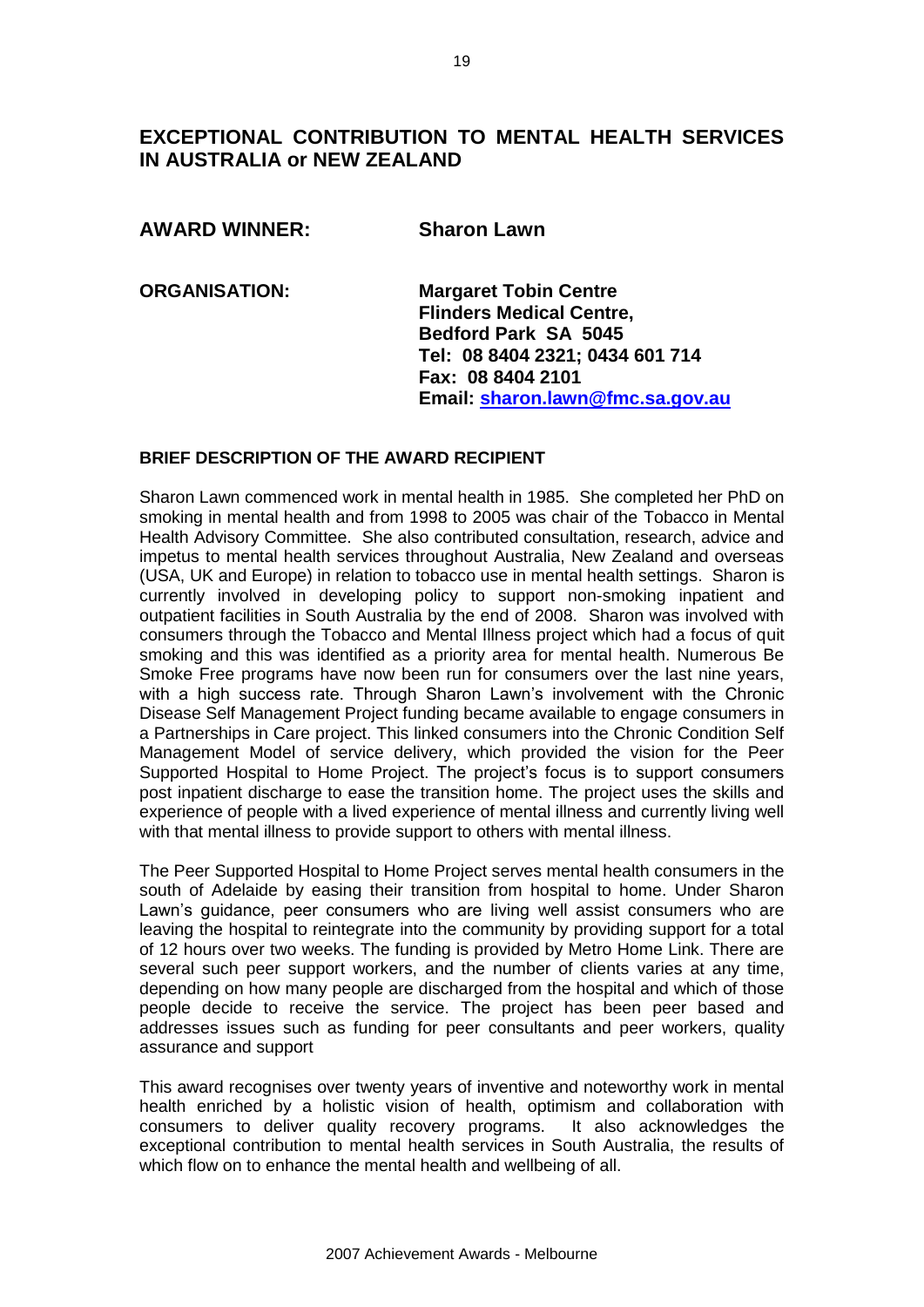## **AUSTRALIAN AND NEW ZEALAND MENTAL HEALTH SERVICE**

## **MEDIA AWARDS 2007**

### **BACKGROUND**

The Mental Health Media Awards program commenced in 1998. It is designed to encourage accurate and sensitive media coverage of mental health issues, to break down stigma and to educate the community about mental health. There is a category for print media, a category for broadcast media and a new category for Community/Regional/Rural media.

In 2007 there were 25 entries received for the three media categories.

The entries were rated on the following criteria:

- 1. Evidence that the story has been well researched and is factually accurate.
- 2. The content of the story is sufficiently complete and well rounded to convey a good understanding of the issues.
- 3. Any evidence of the positive effect of the publication or broadcast.

The money awarded and expenses were generously granted by the Australian Government and the New Zealand Government in recognition of the importance it gives to excellence in media reporting of mental health issues.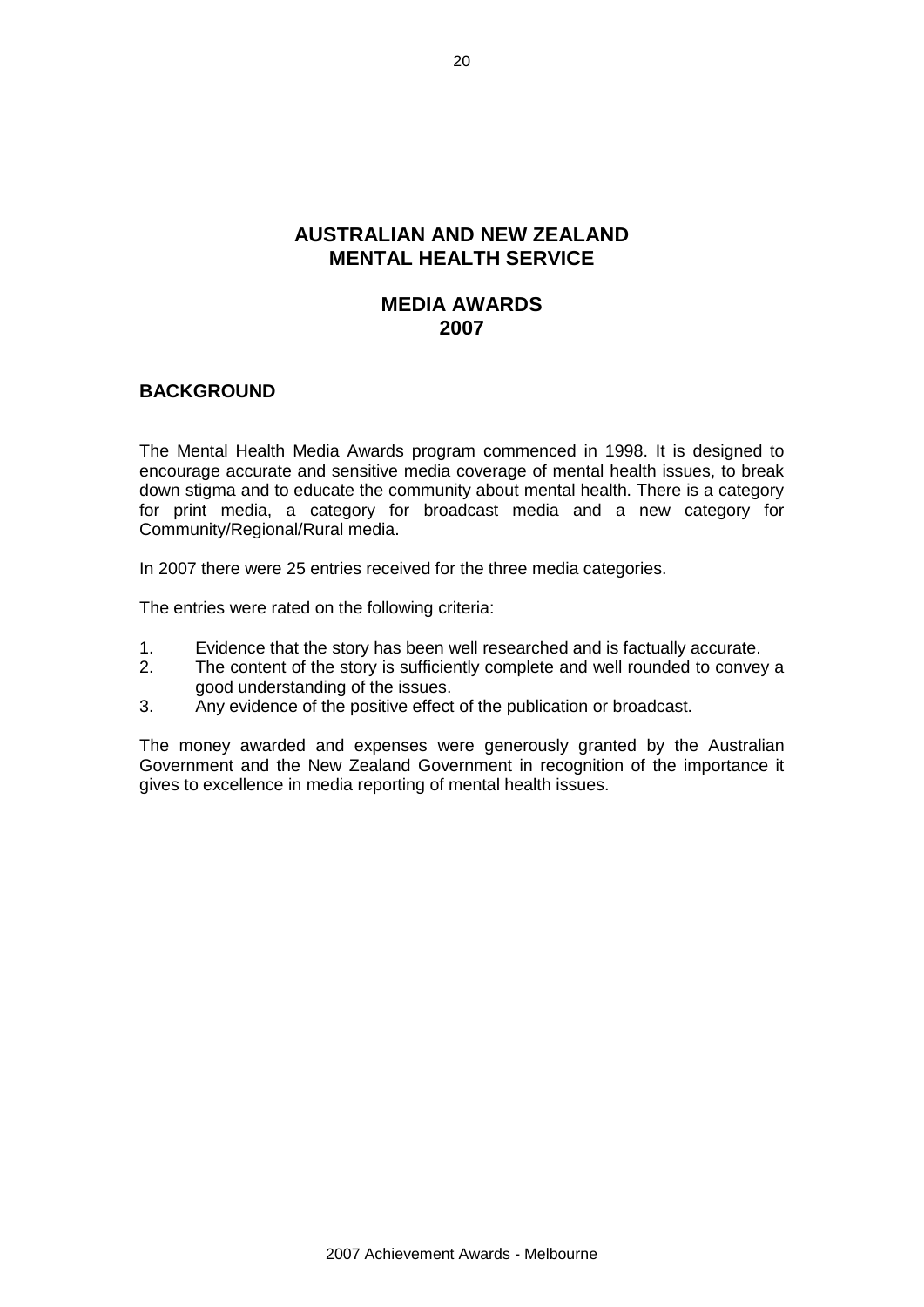### **BROADCAST MEDIA**

| <b>GOLD AWARD:</b>     | <b>WINNER</b><br>\$2,000                                                                                  |
|------------------------|-----------------------------------------------------------------------------------------------------------|
| TITLE:                 | <b>Black Dog</b>                                                                                          |
| <b>ORGANISATION:</b>   | 'Landline'<br><b>ABC - TV</b>                                                                             |
| <b>WINNERS:</b>        | <b>Sally Sara</b><br><b>Pip Courtney</b><br><b>Russell Maggs</b>                                          |
| <b>ADDRESS:</b>        | <b>GPO Box 9994</b><br><b>Brisbane QLD 4001</b>                                                           |
| <b>CONTACT PERSON:</b> | <b>Pip Courtney</b><br>Tel: 07 3377 5620/5622<br>Fax: 07 3377 5631<br>Email: Courtney.philippa@abc.net.au |

#### **DESCRIPTION OF ENTRY:**

'Black Dog' examines the issue of depression among rural men. It was broadcast after more than 7 months of research and interviews. The story generated an unprecedented response. Mensline Australia, which was featured in the report, received more than one thousand calls to its help-line in the 24 hours after the broadcast (it usually received 50 in the same period of time). Beyond Blue received more than 300 calls on the same day, it usually receives an average of 40. We also received dozens of emails and letters in response to the story.

Beyond Blue has included a copy of the story in its 'Don't Beat About the Bush' kits, which have been distributed to thousands of men in rural Australia.

'Black Dog' was thoroughly researched and was presented in a responsible and ethical manner. It was broadcast nationally on ABC – TV's Landline program

#### **Sally Sara: Presenter/Reported ABC-TV Landline**

Sally is an award winning foreign correspondent. She spent five years living and working in Africa and has reported from more than 25 countries including Iraq, Sierra Leone, Rwanda and South Africa.

#### **Pip Courtney: Reporter**

Pip is a highly experienced reporter who has been with Landline since 1993. She has won numerous awards for rural and environmental reporting. Sally Sara and Pip Courtney collaborated to produce the story.

#### **Russell Maggs: Editor**

Russell is a highly skilled editor who crafted the mix of vision and audio for 'Black Dog'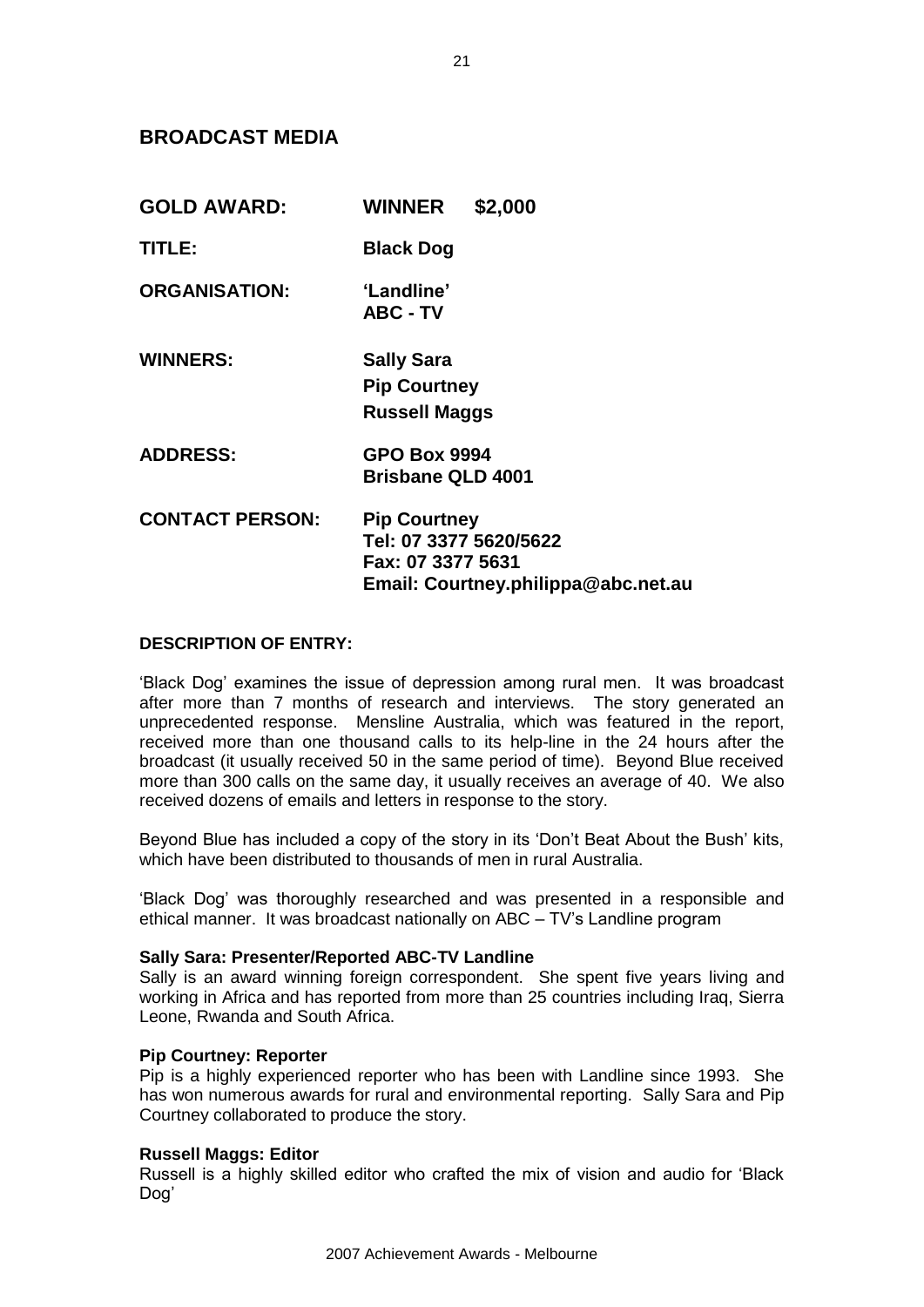**PRINT MEDIA** 

| <b>GOLD AWARD:</b>     | \$2,000<br><b>WINNER</b>                                                               |
|------------------------|----------------------------------------------------------------------------------------|
| TITLE:                 | Every Fortnight: a life lost, just begun                                               |
| <b>ORGANISATION:</b>   | <b>The Sunday Age</b><br><b>Melbourne, VIC</b>                                         |
| <b>JOURNALIST:</b>     | Deborah Gough                                                                          |
| <b>CONTACT PERSON:</b> | Deborah Gough<br>Tel: 03 9601 3017<br>Fax: 03 9601 3103<br>Email: dgough@theage.com.au |

#### **DESCRIPTION OF ENTRY:**

School newsletters sometimes carry a picture of a student – often smiling in school uniform – announcing the student's sudden death and, cryptically, cautioning against rumours and blame. Clearly some suspect suicide. Rather than pursue such rumours, The Sunday Age sought to gain an understanding of what type of events most commonly take place in the lead up to a school-age death by intentional self harm. It took eight months of careful negotiation with the Coroner's Court to gain access to the files. The stories we found were heart wrenching, but the statistics could not tell of the sadness felt. To do those files justice the paper found Rod Kindred, whose son, Travis was not the subject of the files, but whose story was, by now all too familiar.

**Deborah Gough** began her reporting career at Fairfax Community Newspapers as a cadet for the Williamstown Advertiser. She was a regional editor of four suburban newspapers in Melbourne's inner west before joining the short-lived Melbourne Express as chief of staff and day editor. On the paper's closure she joined the Age where she has worked a property columnist, section deputy editor and social affairs reporter. After returning from maternity leave in 2006 she joined the Sunday Age where she is now Education and Families reporter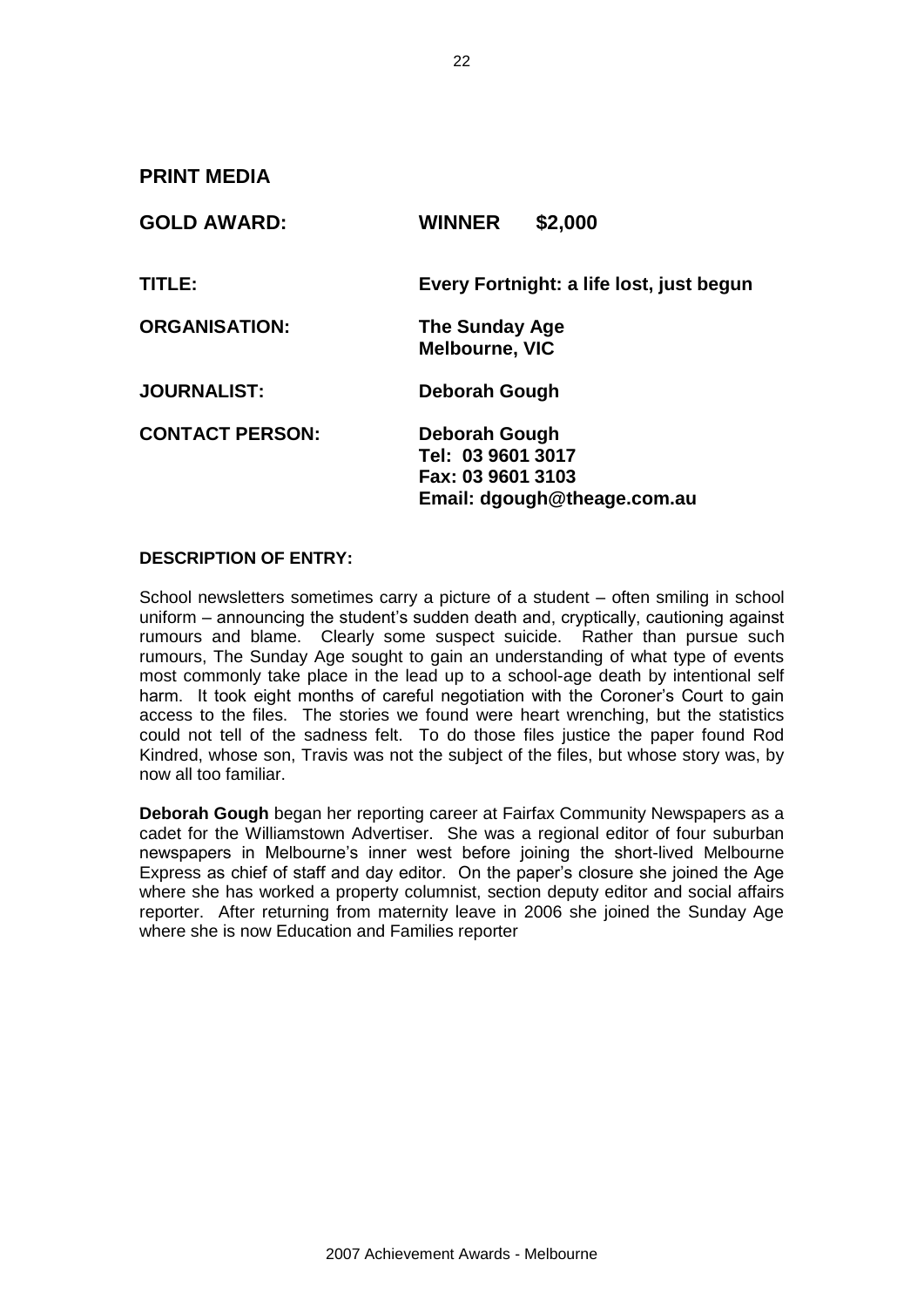## **COMMUNITY/REGIONAL/RURAL PRINT MEDIA**

| <b>GOLD AWARD:</b>     | \$2,000<br><b>WINNER</b>                                                                                          |
|------------------------|-------------------------------------------------------------------------------------------------------------------|
| TITLE:                 | <b>Mental Illness Stigma</b>                                                                                      |
| <b>ORGANISATION:</b>   | <b>Examiner Newspapers</b><br><b>Thornlie WA</b>                                                                  |
| <b>JOURNALIST:</b>     | <b>Raquel De Brito</b>                                                                                            |
| <b>CONTACT PERSON:</b> | <b>Raquel De Brito</b><br>Tel: 08 9326 8489    Fax: 08 9493 1061<br>Email:<br>debritor@sundaytimes.newsltd.com.au |

#### **DESCRIPTION OF ENTRY:**

This story was inspired by Raquel attending a public meeting one night about a mental health facility being proposed in the area. Residents had given the heads up about the meeting an urged her to attend because they were outraged with the lack of community consultation over the proposed facility. Raquel went into that meeting for a story about residents being left in the dark by the State Government. However, comments made showed there was still a stigma attached to mental illness and so explored this further. As a result, the paper was flooded with letters. One woman from the area who lived with depression called and wanted to share her story. Her story was courageous and heartbreaking. She proved mental illness did not equate to violence. She pleaded with the community to embrace each other's differences and offered hope to others suffering in silence.

**Raquel De Brito** completed a Bachelor of Communications, majoring in journalism at Edith Cowan University in 2003. She then worked at local radio station Heritage FM where she wrote and read the news on air.Raquel started working as a journalist at the Examiner Newspapers in March, 2004. During her time at the community paper, she covered a broad range of issues within its distribution area. She has now moved on to the Sunday Times where she works as a full-time journalist.